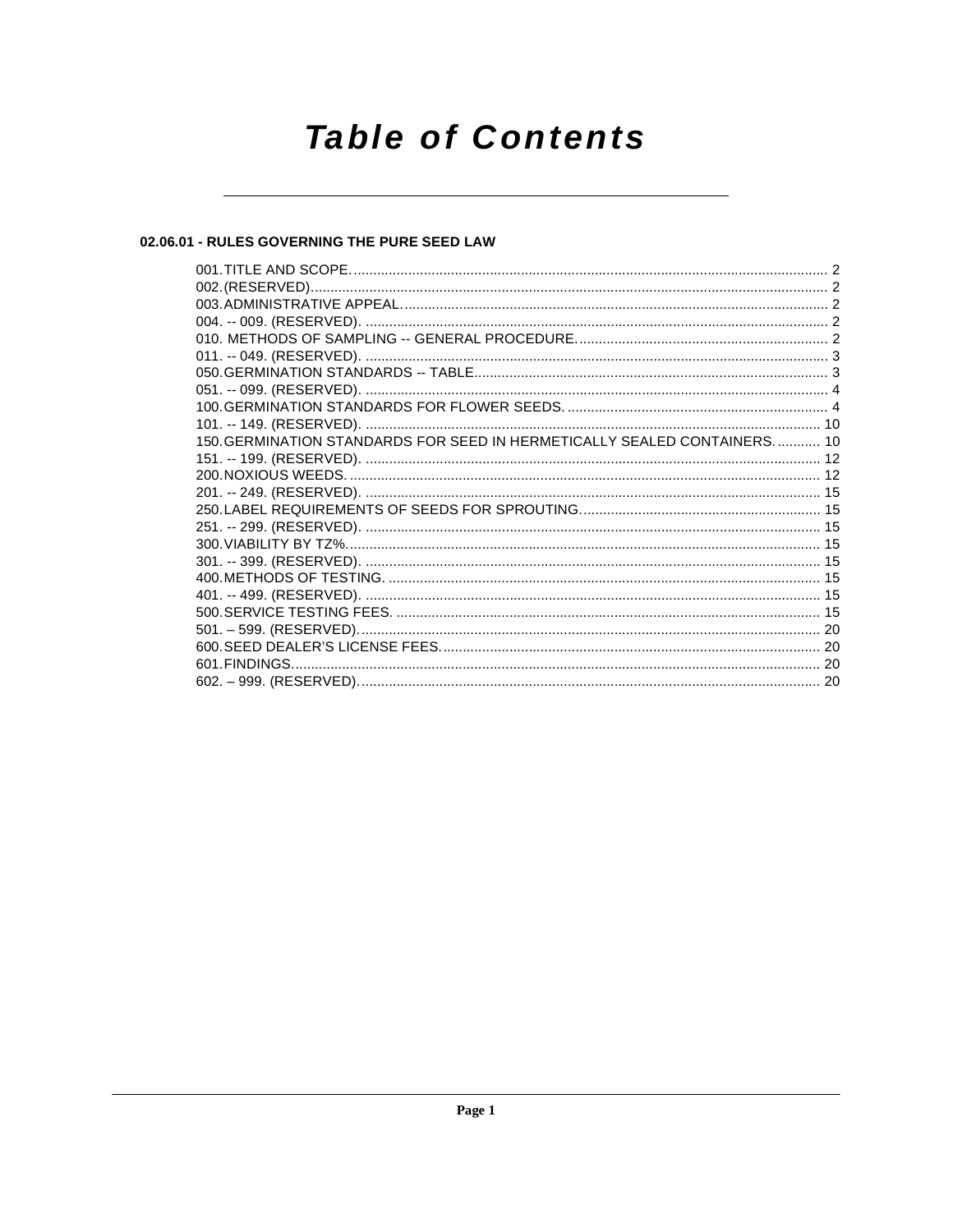#### **IDAPA 02 TITLE 06 Chapter 01**

#### **02.06.01 - RULES GOVERNING THE PURE SEED LAW**

#### <span id="page-1-1"></span><span id="page-1-0"></span>**001. TITLE AND SCOPE.**

The title of this chapter is "Rules Governing the Pure Seed Law". This chapter has the following scope: These rules shall govern procedures for sale or distribution of seed in Idaho. These rules will also establish seed service testing fees for purity, germination, tetrazolium and special tests. The official citation of this chapter is IDAPA 02.06.01.000 et. seq. For example, this section's citation is IDAPA 02.06.01.001. et. seq. For example, this section's citation is IDAPA 02.06.01.001.

#### <span id="page-1-2"></span>**002. (RESERVED).**

#### <span id="page-1-3"></span>**003. ADMINISTRATIVE APPEAL.**

There is no provision for administrative appeals before the Department of Agriculture under this chapter. Hearing and appeal rights are pursuant to Title 67. Chapter 52. Idaho Code. (3-20-97) appeal rights are pursuant to Title 67, Chapter 52, Idaho Code.

#### <span id="page-1-4"></span>**004. -- 009. (RESERVED).**

#### <span id="page-1-10"></span><span id="page-1-5"></span>**010. METHODS OF SAMPLING -- GENERAL PROCEDURE.**

<span id="page-1-12"></span>**01.** Sample. In order to secure a representative sample, equal portions shall be taken from evenly distributed parts of the quantity of seed or screenings to be sampled. Access shall be had to all parts of that quantity. When more than one (1) trierful of seed is drawn from a bag, different paths shall be followed. When more than one (1) handful is taken from a bag, the handfuls shall be taken from well-separated points. (7-1-93)

<span id="page-1-9"></span>**02. Free Flowing Seed**. For free-flowing seed in bags or bulk, a probe or trier shall be used. For small ing seed in bags a probe or trier long enough to sample all portions of the bag shall be used. (7-1-93) free-flowing seed in bags a probe or trier long enough to sample all portions of the bag shall be used.

<span id="page-1-11"></span>**03. Non-Free Flowing Seed**. Non-free-flowing seed, such as certain grass seed, uncleaned seed or screenings difficult to sample with a probe or trier, shall be sampled by thrusting the hand into the bulk and withdrawing representative portions. The hand is inserted in an open position and the fingers are held closely together while the hand is being inserted and the portion withdrawn. (7-1-93) while the hand is being inserted and the portion withdrawn.

<span id="page-1-8"></span>**04. Composite Samples**. Composite samples shall be obtained to determine the quality of a lot of seed (i.e., percentages of pure seed, other crop seed, weed seed, inert matter and germination). Individual bag samples may be obtained to determine if the lot of seed is uniform.

To determine if there is an obvious lack of uniformity of seed from which a composite sample is being obtained, each portion shall be examined and the portions shall then be combined to form a composite sample or samples.  $(7-1-93)$ 

b. If the lot is found not to be uniform when obtaining a composite sample to determine its quality itional individual bag samples shall be taken for the purpose of testing for uniformity.  $(7-1-93)$ then additional individual bag samples shall be taken for the purpose of testing for uniformity.

c. Such individual bag samples may also be taken for the purpose of testing for uniformity even though a composite sample has not previously been obtained. The identity of each individual bag sample must be maintained. (7-1-93) maintained. (7-1-93)

**05. Bulk**. Bulk seed or screenings shall be sampled by inserting a long probe or thrusting the hand into the bulk, as circumstances require, in at least seven uniformly distributed parts of the quantity being sampled. At least as many trierfuls or handfuls shall be taken as the minimum which would be required for the same quantity of seed or screenings in bags of a size customarily used for such seed or screenings. (7-1-93) screenings in bags of a size customarily used for such seed or screenings.

#### <span id="page-1-7"></span><span id="page-1-6"></span>**06. Bags**. (7-1-93)

a. For lots of six (6) bags or less, each bag shall be sampled. A total of at least five (5) trierfuls shall be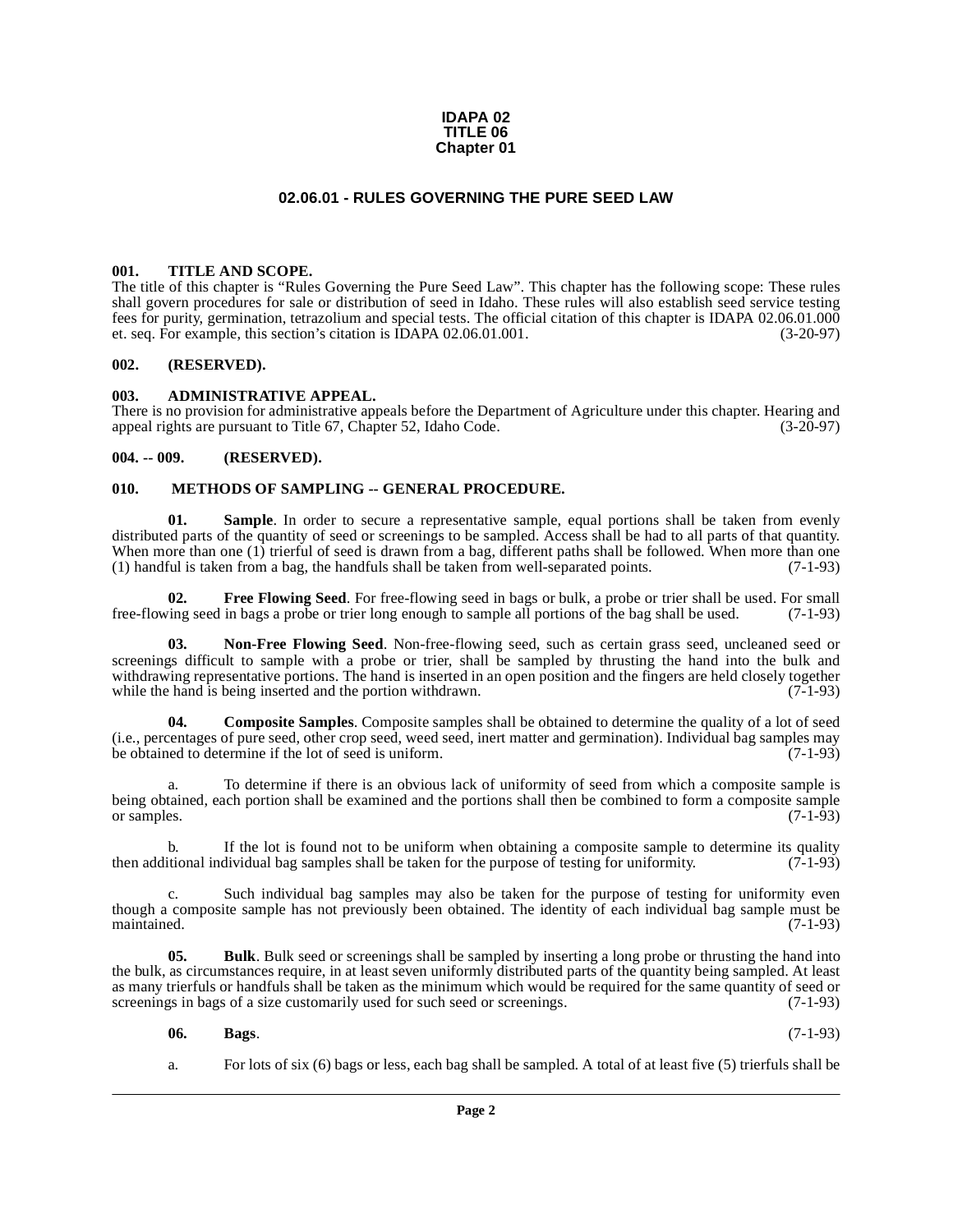| <b>IDAHO ADMINISTRATIVE CODE</b> | IDAPA 02.06.01       |
|----------------------------------|----------------------|
| <b>Department of Agriculture</b> | <b>Pure Seed Law</b> |

taken. (7-1-93)

b. For lots of more than six (6) bags, five (5) bags plus at least 10 percent (10%) of the number of bags in the lots shall be sampled. (Round off numbers with decimals to the nearest whole number, raising five tenths (.5) to the next whole number.) Regardless of the lot size it is not necessary that more than thirty (30) bags be sampled. (7-1-93)

c. Samples shall be drawn from unopened bags except under circumstances where the identity of the been preserved. (7-1-93) seed has been preserved.

<span id="page-2-5"></span><span id="page-2-4"></span>

| -07. | <b>Packets</b> . In sampling seed in packets, entire unopened packets shall be taken. | $(7-1-93)$ |
|------|---------------------------------------------------------------------------------------|------------|
|------|---------------------------------------------------------------------------------------|------------|

| - 08. | Size Of Sample. | $(7-1-93)$ |  |
|-------|-----------------|------------|--|
|-------|-----------------|------------|--|

a. For composite sample to test for quality, the following are minimum weights for samples of seed to test for analysis, test or examination (7-1-93) be submitted for analysis, test or examination

i. Two (2) ounces (approximately fifty five (55) grams) of grass seed not otherwise mentioned, white or alsike clover, or seeds not larger than these. (7-1-93)

ii. Five (5) ounces (approximately one hundred fifty (150) grams) of red or crimson clover, alfalfa, as, ryegrasses, bromegrasses, millet, flax, rape, or seeds of similar size. (7-1-93) lespedezas, ryegrasses, bromegrasses, millet, flax, rape, or seeds of similar size.

iii. One (1) pound of Sudangrass, sorghum, proso, hemp seed, or seeds of similar size. (7-1-93)

iv. Two (2) pounds (approximately one thousand (1,000) grams) of cereals, vetches, or seeds of similar size. (7-1-93) or larger size.

b. For individual bag samples to test for uniformity. (7-1-93)

i. The size of any individual bag sample to determine uniformity in a lot of seed shall be not less than the quantities set out in the "Rules and Regulations, under the Federal Seed Act" (53 Statute 1275) (Subsection 201.46). 201.46). (7-1-93)

ii. If the sample drawn is larger than desired, it shall be thoroughly mixed before it is divided to the desired size. (7-1-93)

<span id="page-2-2"></span>**09. Forwarding And Receipt Of Official Samples**. Before being forwarded for analysis test or examination, the containers of official samples shall be properly sealed and identified. The containers of official samples shall be initialed and dated and the sample weighed by the person who breaks the seals. (7-1-93) samples shall be initialed and dated and the sample weighed by the person who breaks the seals.

#### <span id="page-2-0"></span>**011. -- 049. (RESERVED).**

#### <span id="page-2-3"></span><span id="page-2-1"></span>**050. GERMINATION STANDARDS -- TABLE.**

Germination Standards for Vegetable Seeds, which shall be construed to include hard seed.

|               | <b>Percent</b> |               | Perc |
|---------------|----------------|---------------|------|
| Artichoke     | 60             | Eggplant      | 60   |
| Asparagus     | 70             | Endive        | 70   |
| Asparagusbean | 75             | Kale          | 75   |
| Bean, garden  | 70             | Kale, Chinese | 75   |
| Bean, lima    | 70             | Kohlrabi      | 75   |

| Percent |               | <b>Percent</b> |
|---------|---------------|----------------|
| 60      | Eggplant      | 60             |
| 70      | Endive        | 70             |
| 75      | Kale          | 75             |
| 70      | Kale, Chinese | 75             |
| 70      | Kohlrabi      | 75             |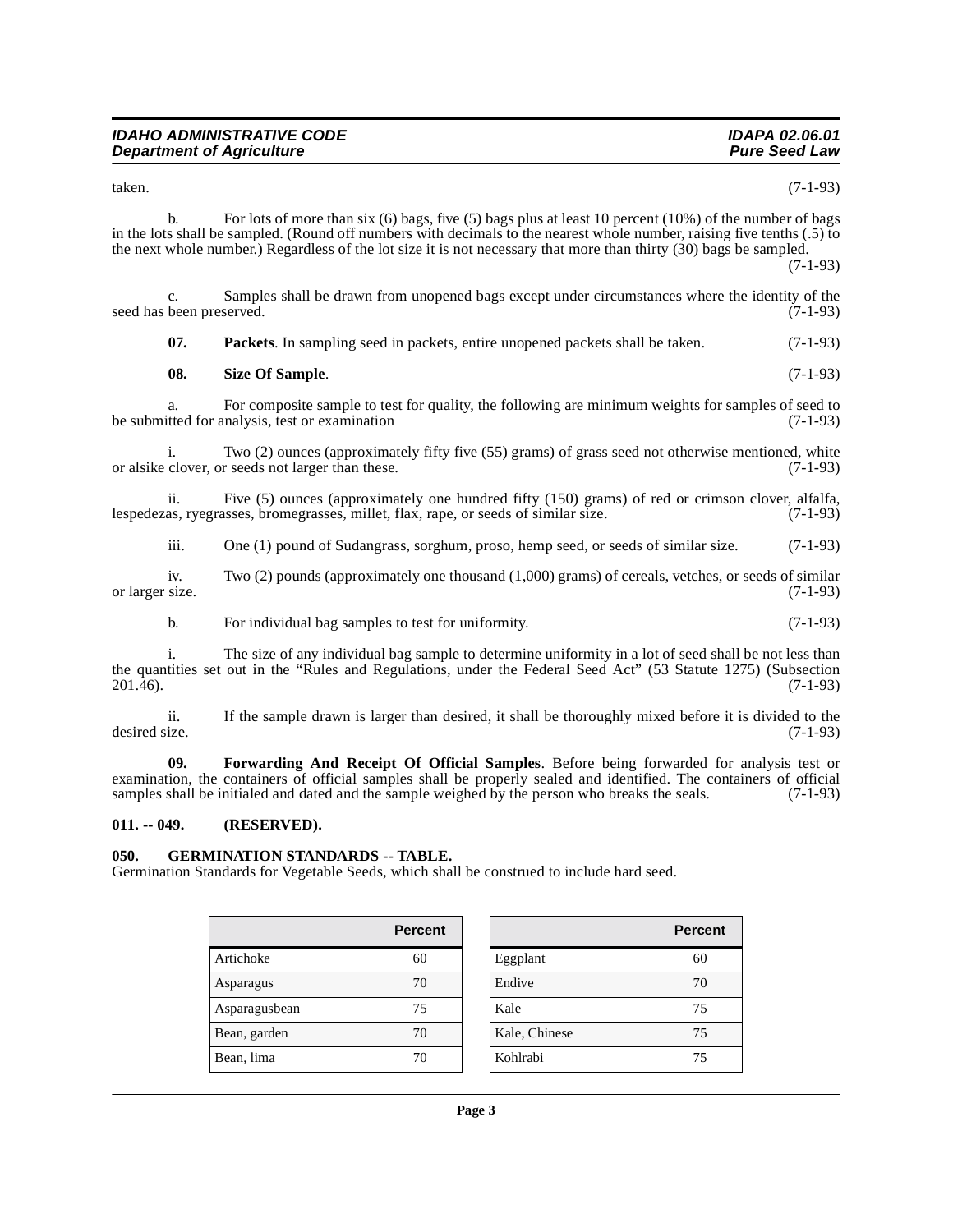|                               | <b>Percent</b> |                      |
|-------------------------------|----------------|----------------------|
| Bean, runner                  | 75             | Leek                 |
| <b>Beet</b>                   | 65             | Lettuce              |
| <b>Broadbean</b>              | 75             | Muskmelon            |
| <b>Broccoli</b>               | 75             | Mustard, India       |
| <b>Brussels</b> sprouts       | 70             | Mustard, spinach     |
| Burdock, great                | 60             | Okra                 |
| Cabbage                       | 75             | Onion                |
| Cabbage, tronchuda            | 75             | Onion, Welsh         |
| Cantaloupe<br>(See muskmelon) |                | Pak-choi             |
| Cardoon                       | 60             | Parsley              |
| Carrot                        | 55             | Parsnip              |
| Cauliflower                   | 75             | Pea                  |
| Celeriac                      | 55             | Pepper               |
| Celery                        | 55             | Pumpkin              |
| Chard, Swiss                  | 65             | Radish               |
| Chicory                       | 65             | Rhubarb              |
| Chinese Cabbage               | 75             | Rutabaga             |
| Chives                        | 50             | Salsify              |
| Citron                        | 65             | Sorrel               |
| Collards                      | 80             | Soybean              |
| Corn, sweet                   | 75             | Spinach              |
| Cornsalad                     | 70             | Spinach, New Zealand |
| Cowpea                        | 75             | Squash               |
| Cress, garden                 | 75             | Tomato               |
| Cress, upland                 | 60             | Tomato, husk         |
| Cress, water                  | 40             | Turnip               |
| Cucumber                      | 80             | Watermelon           |
| Dandelion                     | 60             |                      |

| Percent |                      | <b>Percent</b> |
|---------|----------------------|----------------|
| 75      | Leek                 | 60             |
| 65      | Lettuce              | 80             |
| 75      | Muskmelon            | 75             |
| 75      | Mustard, India       | 75             |
| 70      | Mustard, spinach     | 75             |
| 60      | Okra                 | 50             |
| 75      | Onion                | 70             |
| 75      | Onion, Welsh         | 70             |
|         | Pak-choi             | 75             |
| 60      | Parsley              | 60             |
| 55      | Parsnip              | 60             |
| 75      | Pea                  | 80             |
| 55      | Pepper               | 55             |
| 55      | Pumpkin              | 75             |
| 65      | Radish               | 75             |
| 65      | Rhubarb              | 60             |
| 75      | Rutabaga             | 75             |
| 50      | Salsify              | 75             |
| 65      | Sorrel               | 65             |
| 80      | Soybean              | 75             |
| 75      | Spinach              | 60             |
| 70      | Spinach, New Zealand | 40             |
| 75      | Squash               | 75             |
| 75      | Tomato               | 75             |
| 60      | Tomato, husk         | 50             |
| 40      | Turnip               | 80             |
| 80      | Watermelon           | 70             |
| 60      |                      |                |

(7-1-93)

#### <span id="page-3-0"></span>**051. -- 099. (RESERVED).**

### <span id="page-3-2"></span><span id="page-3-1"></span>**100. GERMINATION STANDARDS FOR FLOWER SEEDS.**

The kinds of flower seeds listed below are those for which standard testing procedures have been prescribed by the Association of Official Seed Analysts (AOSA) and which are required by the labeling provisions of Section 22-415, Idaho Code. The percentage listed opposite each kind is the germination standard for that kind. For the kinds marked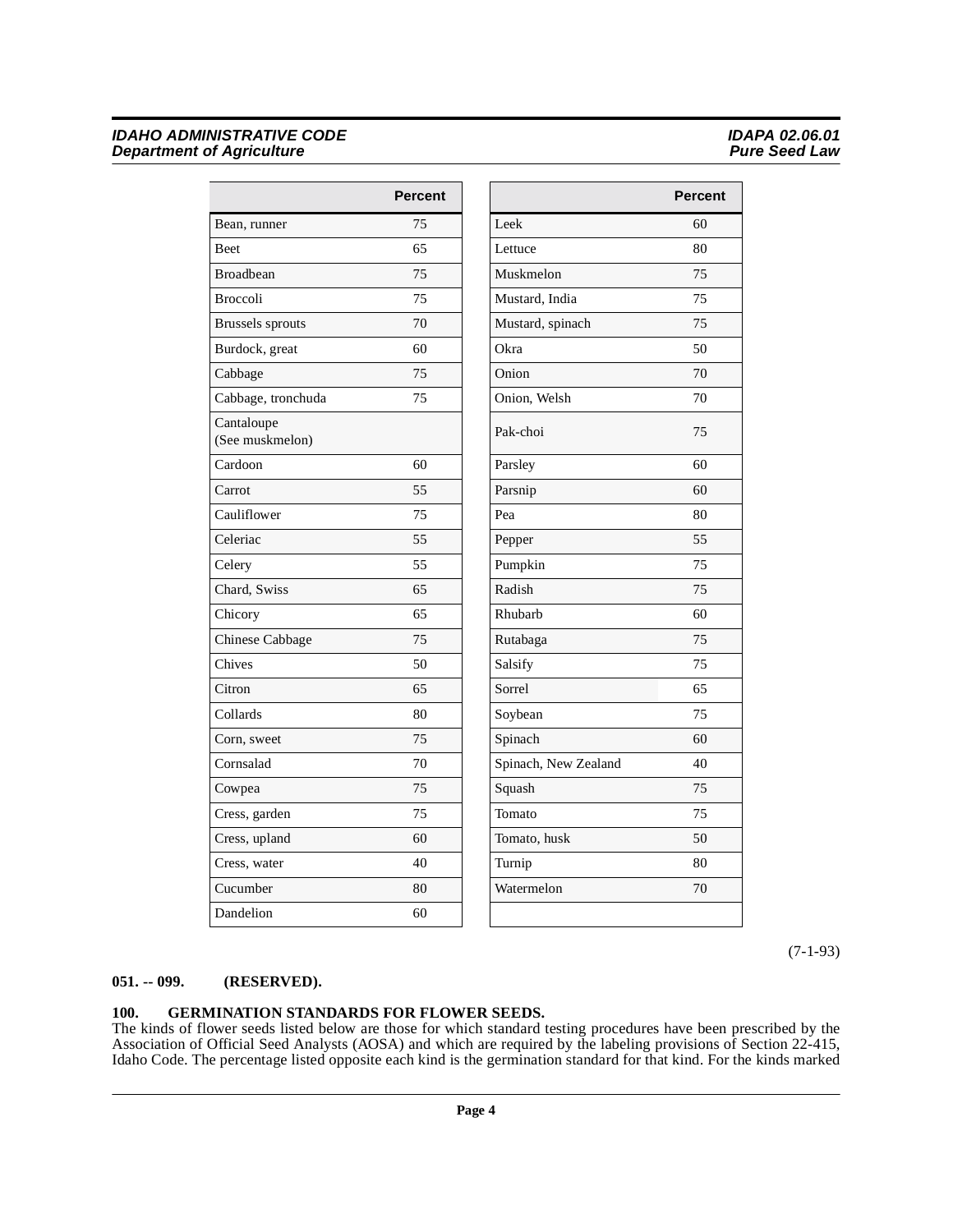| <b>IDAHO ADMINISTRATIVE CODE</b> | IDAPA 02.06.01       |
|----------------------------------|----------------------|
| <b>Department of Agriculture</b> | <b>Pure Seed Law</b> |

with an asterisk, the percentage is arrived at by totaling the percent germination and percent hard seed. (7-1-93)

#### **01. Table 1**.

<span id="page-4-0"></span>

| <b>Kind</b>                                                                             | Percent |
|-----------------------------------------------------------------------------------------|---------|
| Achillea (The Pearl) - Achillea ptarmica                                                | 50      |
| African Daisy - Dimorphotheca aurantiaca                                                | 55      |
| African Violet - Saintpaulia spp.                                                       | 30      |
| Ageratum - Ageratum mexicanum                                                           | 60      |
| Agrostemma (rose champion) - Agrostemma coronaria                                       | 65      |
| Alyssum -<br>Alyssum campactum, A. maritimum, A. procumbens, A. saxatile                | 60      |
| Amaranthus - Amaranthus spp.                                                            | 65      |
| Anagalis (pimpernel) -<br>Anagalis arvensis, Anagalis coerulia, Anagalis grandiflora    | 60      |
| Anemone - Anemone coronaria, A. pulsatilla                                              | 55      |
| Angel's Trumpet - Datura arborea                                                        | 60      |
| Arabis - Arabis alpina                                                                  | 60      |
| Arctotis (African lilac daisy) - Arctotis grandis                                       | 45      |
| Armeria - Armeria formosa                                                               | 55      |
| Asparagus, fern - Asparagus plumosus                                                    | 50      |
| Asparagus, sprenger - Asparagus sprengeri                                               | 55      |
| Aster, China -<br>Callistephus chinensis; except Pompon, Powderpuff, and Princess types | 55      |
| Aster, China -<br>Callistephus chinensis; Pompon, Powderpuff, and Princess types        | 50      |
| Aubretia - Aubretia deltoides                                                           | 45      |
| Baby Smilax - Asparagus asparagoides                                                    | 25      |
| Balsam - Impatiens balsamina                                                            | 70      |
| Begonia - Begonia fibrous rooted                                                        | 60      |
| Begonia - Begonia tuberous rooted                                                       | 50      |
| Bells of Ireland - Molucella laevis                                                     | 60      |
| Brachycome (swan river daisy) - Brachycome iberidifolia                                 | 60      |
| Browallia - Browallia elata and B. speciosa                                             | 65      |
| Buphthalum (sunwheel) - Buphthalum salicifolium                                         | 60      |
| Calceolaria - Calceolaria spp.                                                          | 60      |
| Calendula - Calendula officinalis                                                       | 65      |
| California Poppy - Eschscholtzia californica                                            | 60      |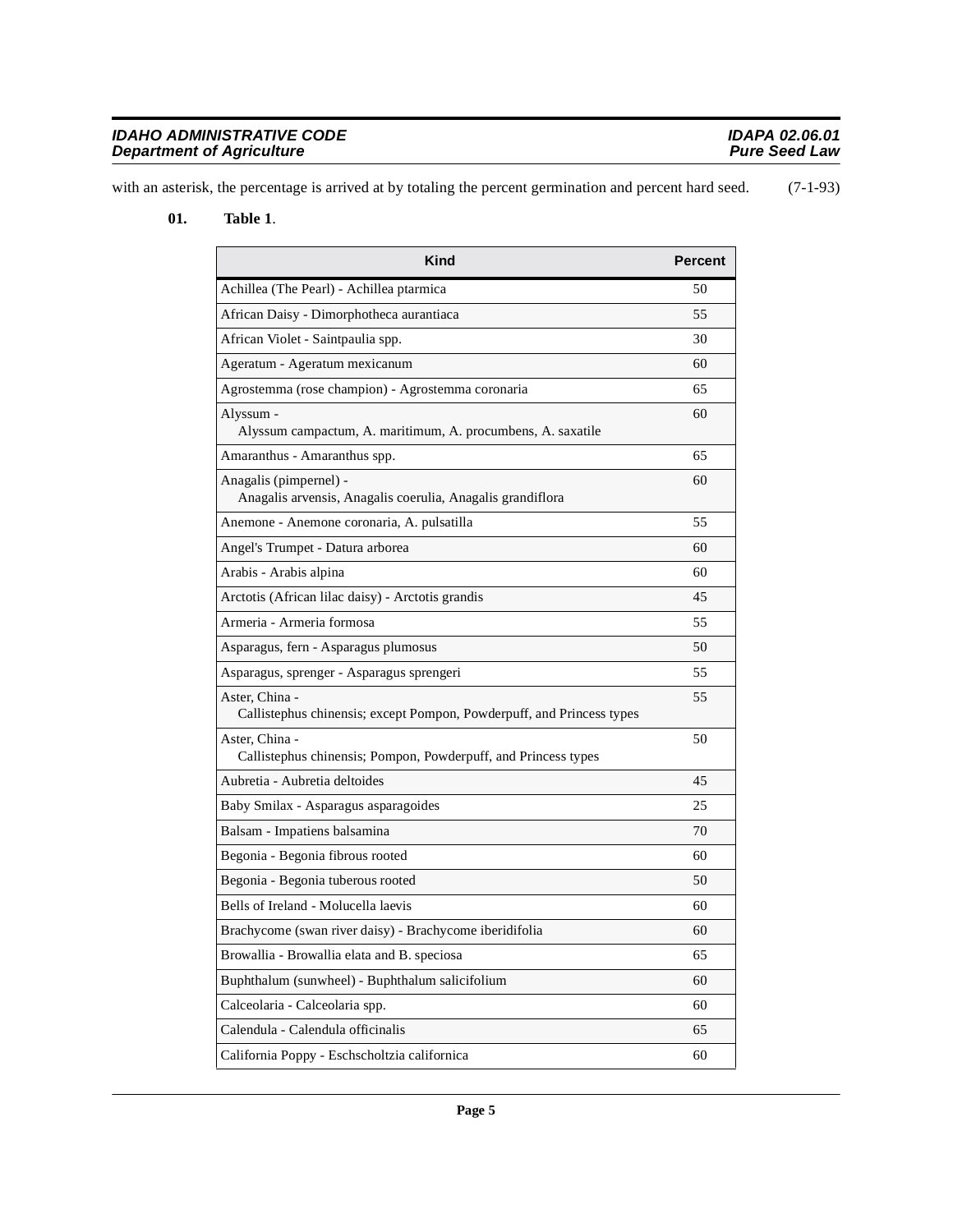| <b>Kind</b>                                                                                                                                                                                                             | <b>Percent</b>       |
|-------------------------------------------------------------------------------------------------------------------------------------------------------------------------------------------------------------------------|----------------------|
| Calliopsis - Coreopsis bicolor, C. drummondi, C. elegans                                                                                                                                                                | 65                   |
| Campanula:<br>Canterbury Bells - Campanula medium<br>Cup and Saucer Bellflower - Campanula medium calycanthema<br>Carpathian Bellflower - Campanula carpatica<br>Peach Bellflower - Campanula persicifolia              | 60<br>60<br>50<br>50 |
| Candytuft, Annual - Iberis amara, I. umbellata                                                                                                                                                                          | 65                   |
| Candytuft, Perennial - Iberis gibraltarica, I. sempervirens                                                                                                                                                             | 55                   |
| *Castor Bean - Ricinus communis                                                                                                                                                                                         | 60                   |
| Cathedral Bells - Cobaea scandens                                                                                                                                                                                       | 65                   |
| Celosia - Celosia argentea                                                                                                                                                                                              | 65                   |
| Centaurea:<br>Basket Flower - Centaurea americana,<br>Cornflower - C. cyanus,<br>Dusty Miller - C. candidissima,<br>Royal Centaurea - C. imperialis,<br>Sweet Sultan - C. moschata,<br>Velvet Centaurea - C. gymnocarpa | 60                   |
| Cerastium (snow-in-summer) - Cerastium biebersteini and C. tomentosum                                                                                                                                                   | 65                   |
| Chinese Forget-me-not - Cynoglossum amabile                                                                                                                                                                             | 55                   |
| Chrysanthemum, Annual - Chrysanthemum carinatum, C. coronarium,<br>C. segetum                                                                                                                                           | 40                   |
| Cineraria - Senecio cruentus                                                                                                                                                                                            | 60                   |
| Clarkia - Clarkia elegans                                                                                                                                                                                               | 65                   |
| Cleome - Cleome gigantea                                                                                                                                                                                                | 65                   |
| Coleus - Coleus blumei                                                                                                                                                                                                  | 65                   |
| Columbine - Aquilegia spp.                                                                                                                                                                                              | 50                   |
| Coral Bells - Heuchera sanguinea                                                                                                                                                                                        | 55                   |
| Coreopsis, Perennial - Coreopsis lanceolata                                                                                                                                                                             | 40                   |
| Corn, ornamental - Zea mays                                                                                                                                                                                             | 75                   |
| Cosmos:<br>Sensation, Mammoth and Crested types - Cosmos bipinnatus;<br>Klondyke type - C. sulhureus                                                                                                                    | 65                   |
| Crossandra - (Crossandra infundibuliformis)                                                                                                                                                                             | 50                   |
| Dahlia - Dahlia spp.                                                                                                                                                                                                    | 55                   |
| Daylily - Hemerocallis spp.                                                                                                                                                                                             | 45                   |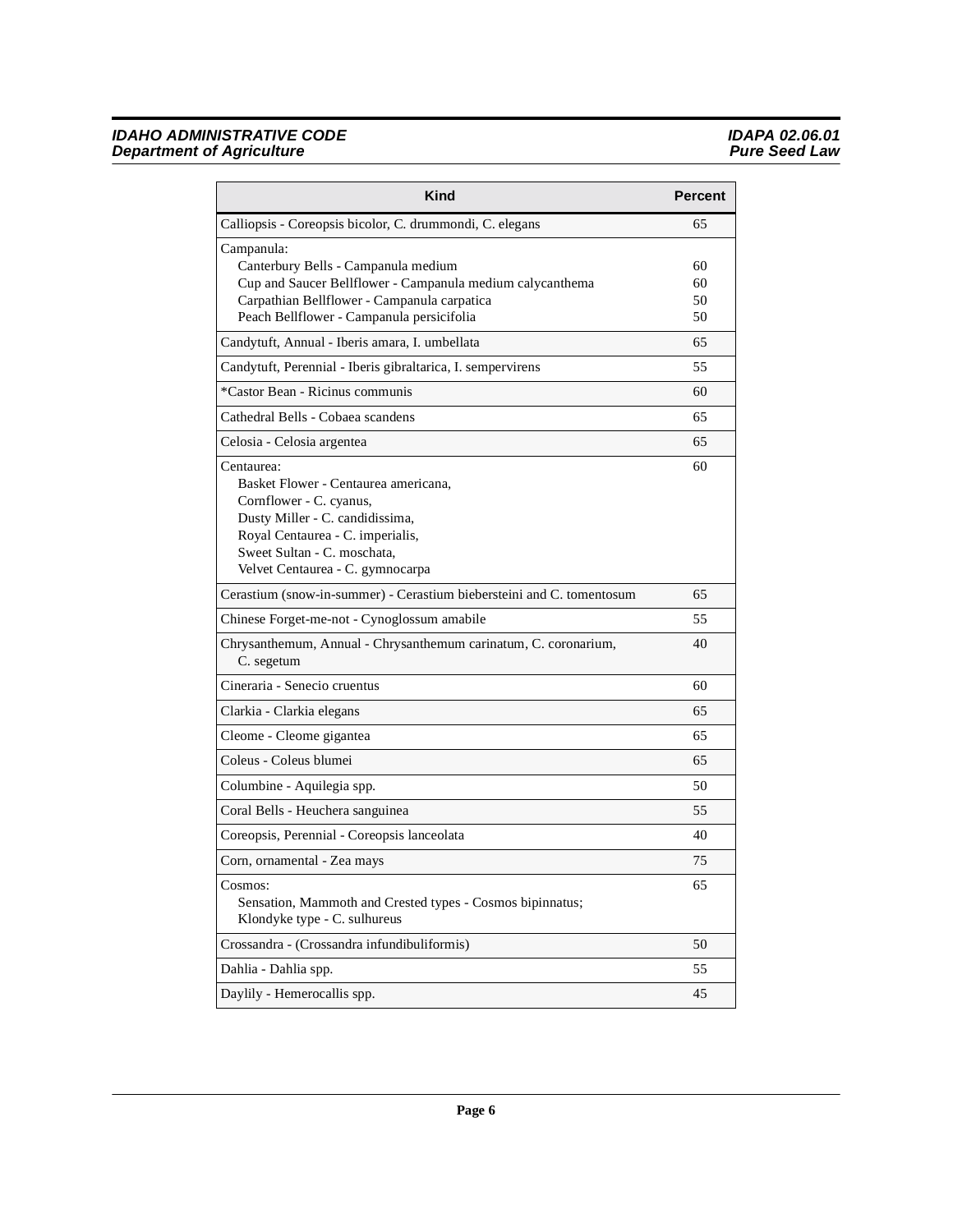| Kind                                                                                                          | <b>Percent</b> |
|---------------------------------------------------------------------------------------------------------------|----------------|
| Delphinium, Perennial:<br>Belladonna and Bellamosum types;<br>Cardinal Larkspur - Delphinium cardinale;       | 55             |
| Chinensis types; Pacific Giant, Gold Medal and other hybrids of D. elatum                                     |                |
| Dianthus:                                                                                                     |                |
| Carnation - Dianthus caryophyllus<br>China Pinks - Dianthus chinensis, heddewigi, heddensis                   | 60<br>70       |
| Grass Pinks - Dianthus plumarius                                                                              | 60             |
| Maiden Pinks - Dianthus deltoides                                                                             | 60             |
| Sweet William - Dianthus barbatus                                                                             | 70             |
| Sweet Wivelsfield - Dianthus allwoodi                                                                         | 60             |
| Didiscus - (blue lace flower) - Didiscus coerulea                                                             | 65             |
| Doronicum (leopard's bane) - Doronicum caucasicum                                                             | 60             |
| Dracaena - Dracaena indivisa                                                                                  | 55             |
| Dragon Tree - Dracaena draco                                                                                  | 40             |
| English Daisy - Bellis perennis                                                                               | 55             |
| $Flax -$<br>Golden flax (Linum flavum);                                                                       | 60             |
| Flowering flax L. grandiflorum;                                                                               |                |
| Perennial flax, L. perenne                                                                                    |                |
| Flowering Maple - Abutilon spp.                                                                               | 35             |
| Foxglove - Digitalis spp.                                                                                     | 60             |
| Gaillardia, Annual -                                                                                          | 45             |
| Gaillardia pulchella; G. picta;                                                                               |                |
| Perennial - G. grandiflora                                                                                    |                |
| Gerbera (transvaal daisy) - Gerbera jamesoni                                                                  | 60             |
| Geum - Geum spp.                                                                                              | 55             |
| Gilia - Gilia spp.                                                                                            | 65             |
| Gloriosa daisy (rudbeckia) - Echinacea purpurea and Rudbeckia hirta                                           | 60             |
| Gloxinia - (Sinningia speciosa)                                                                               | 40             |
| Godetia - Godetia amoena, G. grandiflora                                                                      | 65             |
| Gourds:                                                                                                       | 70             |
| Yellow Flowered - Cucurbita pepo;<br>White Flowered - Lagenaria sisceraria;                                   |                |
| Dishcloth - Luffa cylindrica                                                                                  |                |
| Gypsophila:                                                                                                   | 70             |
| Annual Baby's Breath - Gypsophila elegans;<br>Perennial Baby's Breath - G. paniculata, G. pacifica, G. repens |                |
| Helenium - Helenium autumnale                                                                                 | 40             |
| Helichrysum - Helichrysum monstrosum                                                                          | 60             |
|                                                                                                               |                |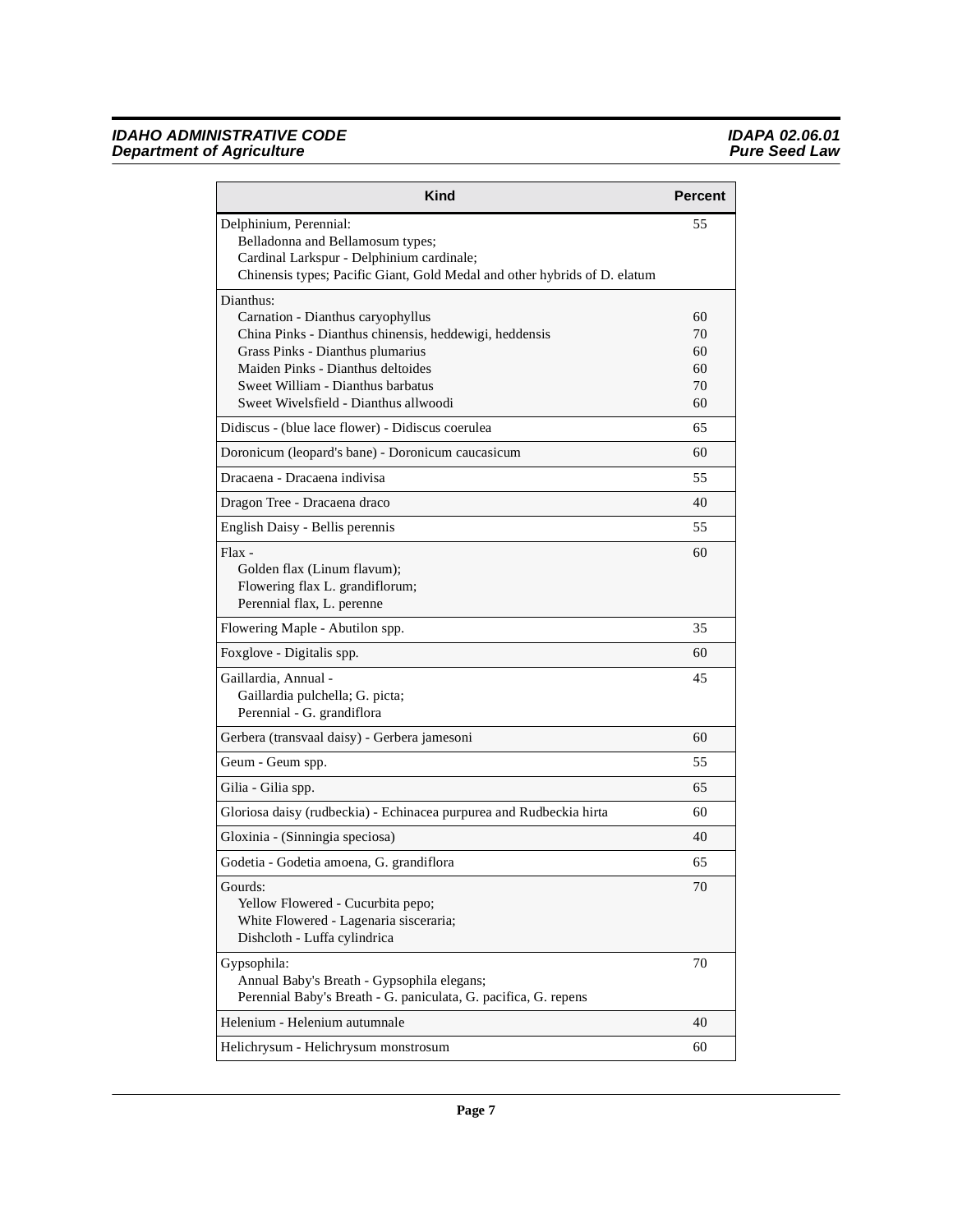| Kind                                                                                                                                                | <b>Percent</b> |
|-----------------------------------------------------------------------------------------------------------------------------------------------------|----------------|
| Heliopsis - Heliopsis scabra                                                                                                                        | 55             |
| Heliotrope - Heliotropium spp.                                                                                                                      | 35             |
| Helipterum (Acroclinium) - Helipterum roseum                                                                                                        | 60             |
| Hesperis (sweet rocket) - Hesperis matronalis                                                                                                       | 65             |
| *Hollyhock - Althea rosea                                                                                                                           | 65             |
| Hunnemania (mexican tulip poppy) - Hunnemania fumariaefolia                                                                                         | 60             |
| *Hyacinth bean - Dolichos lablab                                                                                                                    | 70             |
| Impatiens - Impatiens holstii, I. sultani                                                                                                           | 55             |
| *Ipomea - Cypress Vine - Ipomea quamoclit;<br>Moonflower - I. noctiflora;<br>Morning Glories, Cardinal Climber, Hearts and Honey Vine - Ipomea spp. | 75             |
| Jerusulem cross (maltese cross) - Lychnis chalcedonica                                                                                              | 70             |
| Job's Tears - Coix lacrymajobi                                                                                                                      | 70             |
| Kochia - Kochia childsi                                                                                                                             | 55             |
| Larkspur, Annual - Delphinium ajacis                                                                                                                | 60             |
| Lantana - Lantana camara, L. hybrida                                                                                                                | 35             |
| Lilium (regal lily) - Lilium regale                                                                                                                 | 50             |
| Linaria - Linaria spp.                                                                                                                              | 65             |
| Lobelia, Annual - Lobelia erinus                                                                                                                    | 65             |
| Lunaria, Annual - Lunaria annua                                                                                                                     | 65             |
| *Lupine - Lupinus spp.                                                                                                                              | 65             |
| Marigold - Tagetes spp.                                                                                                                             | 65             |
| Marvel of Peru - Mirabilis jalapa                                                                                                                   | 60             |
| Matricaria (feverfew) - Matricaria spp.                                                                                                             | 60             |
| Mignonette - Reseda odorata                                                                                                                         | 55             |
| Myosotis - Myosotis alpestris, M. oblongata, M. palustris                                                                                           | 50             |
| Nasturtium - Tropaeolum spp.                                                                                                                        | 60             |
| Nemesia - Nemesia spp.                                                                                                                              | 65             |
| Nemophila - Nemophila insignis                                                                                                                      | 70             |
| Nemophila, spotted - Nemophila maculata                                                                                                             | 60             |
| Nicotiana - Nicotiana affinis, N. sanderae, N. sylvestris                                                                                           | 65             |
| Nierembergia - Nierembergia spp.                                                                                                                    | 55             |
| Nigella - Nigella damascena                                                                                                                         | 55             |
| Pansy - Viola tricolor                                                                                                                              | 60             |
| Penstemon - Penstemon barbatus, P. grandiflorus, P. laevigatus, P. pubescens                                                                        | 60             |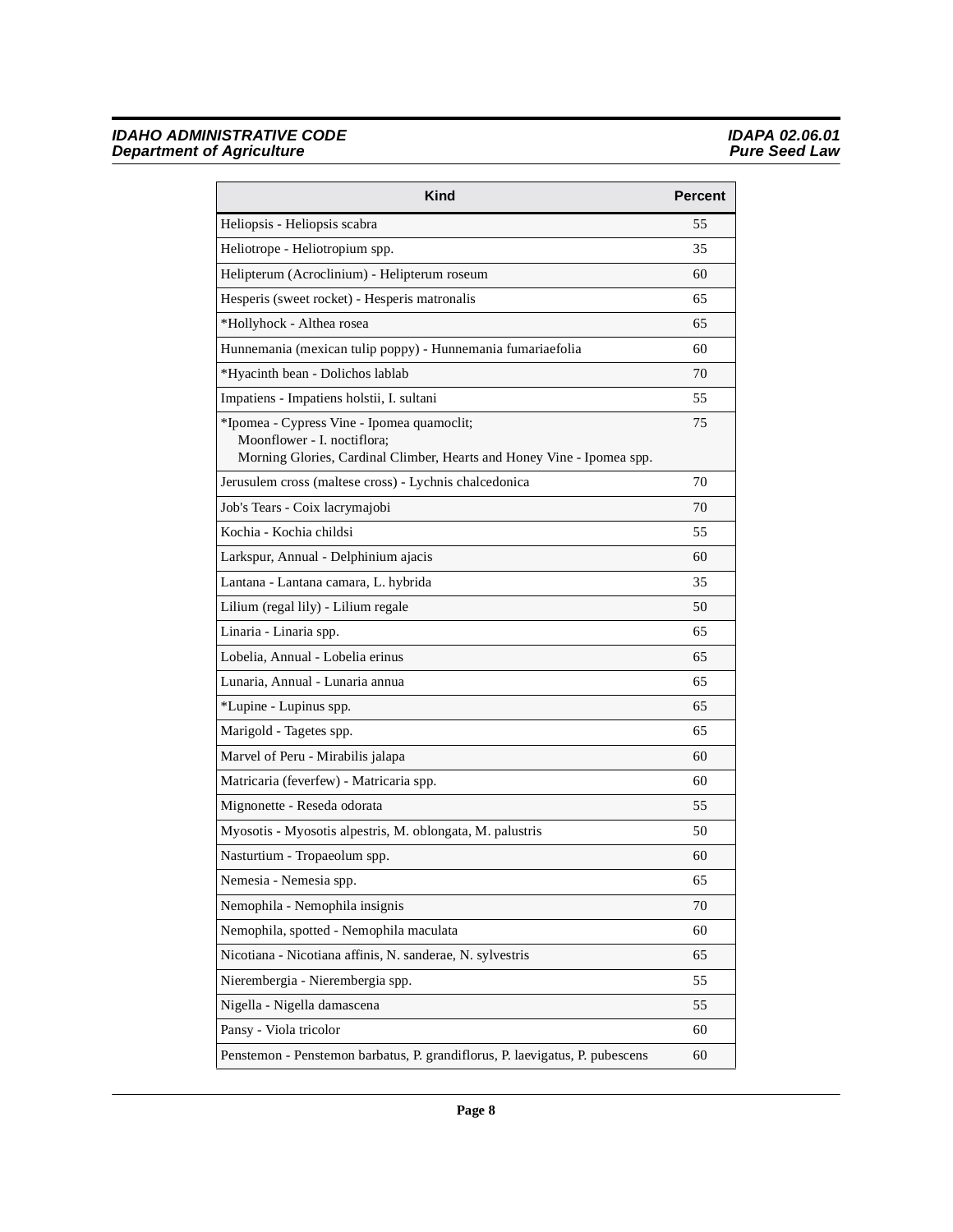| <b>Kind</b>                                                                                                                              | <b>Percent</b> |
|------------------------------------------------------------------------------------------------------------------------------------------|----------------|
| Petunia - Petunia spp.                                                                                                                   | 45             |
| Phacelia - Phacelia campanularia, P. minor, P. tanacetifolia                                                                             | 65             |
| Phlox, Annual - Phlox drummondi all types and varieties                                                                                  | 55             |
| Physalis - Physalis spp.                                                                                                                 | 60             |
| Platycodon (balloon flower) - Platycodon grandiflorum                                                                                    | 60             |
| Plumbago, cape - Plumbago capensis                                                                                                       | 50             |
| Ponytail - Beaucarnea recurvata                                                                                                          | 40             |
| Poppy:<br>Shirley Poppy - Papaver rhoeas;<br>Iceland Poppy - P. nudicaule;<br>Oriental Poppy - P. orientale;<br>Tulip Poppy - P. glaucum | 60             |
| Portulace - Portulace grandiflora                                                                                                        | 55             |
| Primula (Primrose) - Primula spp.                                                                                                        | 50             |
| Pyrethrum (painted daisy) - Pyrethrum coccineum                                                                                          | 60             |
| Salpiglossis - Salpiglossis gloxinaeflora, S. sinuata                                                                                    | 60             |
| Salvia:<br>Scarlet Sage - Salvia splendens;<br>Mealycup Sage (blue bedder) - Salvia farinacea                                            | 50             |
| Saponaria - Saponaria ocymoides, S. vaccaria                                                                                             | 60             |
| Scabiosa, Annual - Scabiosa atropurpurea                                                                                                 | 50             |
| Scabiosa, Perennial - Scabiosa caucasica                                                                                                 | 40             |
| Schizanthus - Schizanthus spp.                                                                                                           | 60             |
| *Sensitive plant (mimosa) - Mimosa pudica                                                                                                | 65             |
| Shasta Daisy - Chrysanthemum maximum, C. leucanthemum                                                                                    | 65             |
| Silk Oak - Grevillea robusta                                                                                                             | 25             |
| Snapdragon - Antirrhinum spp.                                                                                                            | 55             |
| Solanum - Solanum spp.                                                                                                                   | 60             |
| Statice - Statice sinuata, S. suworonii (flower heads)                                                                                   | 50             |
| Stocks:<br>Common - Mathiola incana;<br>Evening Scented - Mathiola bicornis                                                              | 65             |
| Sunflower - Helianthus spp.                                                                                                              | 70             |
| Sunrose - Helianthemum spp.                                                                                                              | 30             |
| *Sweet Pea, Annual and Perennial other than dwarf bush -<br>Lathyrus odoratus, L. latifolius                                             | 75             |
| *Sweet Pea, dwarf bush - Lathyrus odoratus                                                                                               | 65             |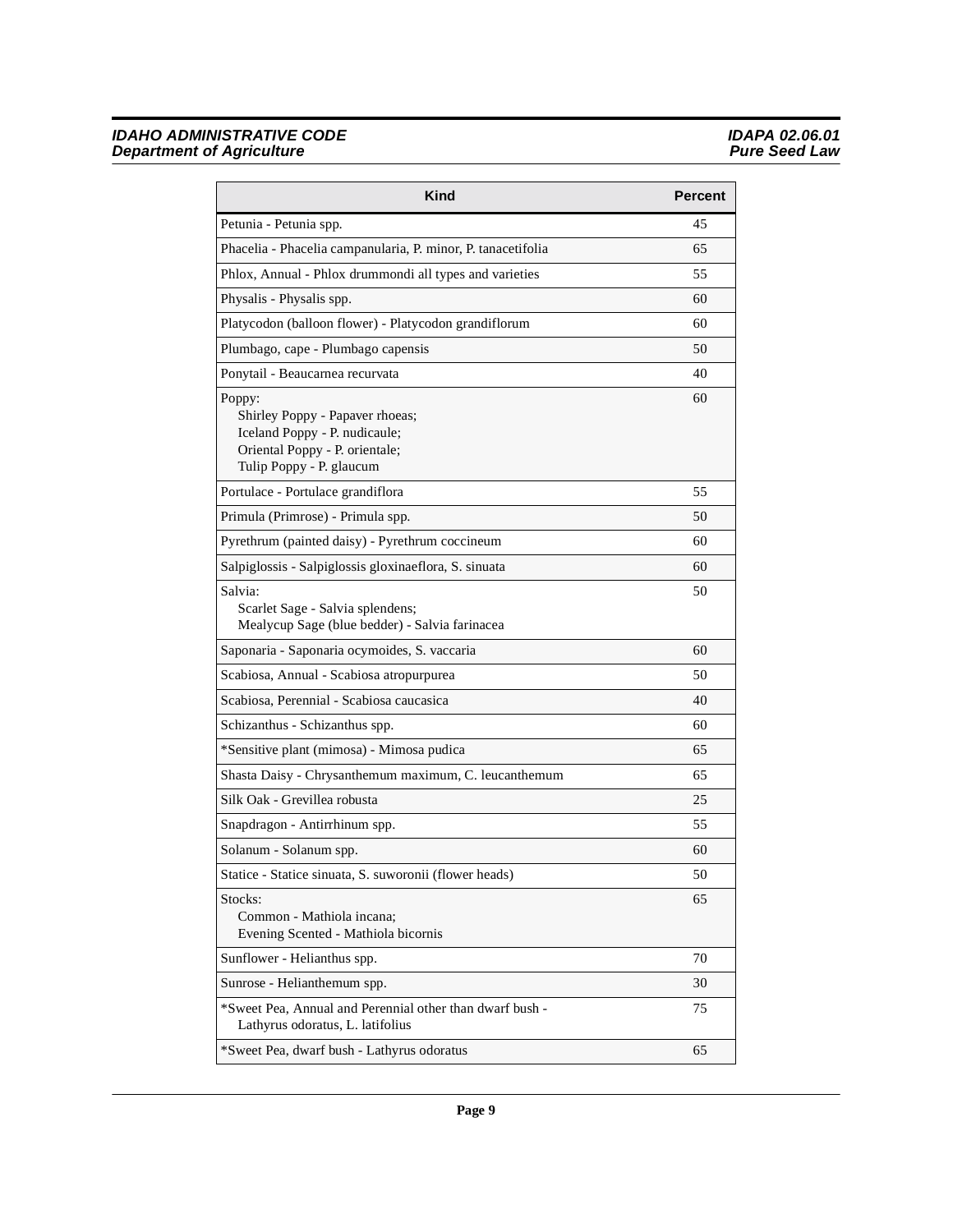| Kind                                                                                                                                                | <b>Percent</b> |
|-----------------------------------------------------------------------------------------------------------------------------------------------------|----------------|
| Tahoka daisy - Machaeanthera tanacetifolia                                                                                                          | 60             |
| Thunbergia - Thunbergia alata                                                                                                                       | 60             |
| Torch Flower - Tithonia speciosa                                                                                                                    | 70             |
| Torenia (wishbone flower) - Torenia fournieri                                                                                                       | 70             |
| Tritoma Kniphofia spp.                                                                                                                              | 65             |
| Verbena, Annual - Verbena hybrida                                                                                                                   | 35             |
| Vinca - Vinca rosea                                                                                                                                 | 60             |
| Viola - Viola cornuta                                                                                                                               | 55             |
| Virginian stocks - Malcolmia maritima                                                                                                               | 65             |
| Wallflower - Cheiranthus allioni                                                                                                                    | 65             |
| Yucca (Adam's needle) - Yucca filamentosa                                                                                                           | 50             |
| Zinnia (except Linearis and Creeping) -<br>Zinnia angustifolia, Z. elegans, Z. grandiflora, Z. gracillima,<br>Z. haegeana, Z. multiflora, Z. pumila | 65             |
| Zinnia, Linearis and Creeping - Zinnia linearis, Sanvitalia procumbens                                                                              | 50             |
| All other kinds                                                                                                                                     | 50             |

(7-1-93)

<span id="page-9-2"></span>**02. Below Standard**. A mixture of kinds of flower seeds will be considered to be below standard if the germination of any kind or combination of kinds constituting twenty-five percent (25%) or more of the mixture by<br>number is below standard for the kind or kinds involved. (7-1-93) number is below standard for the kind or kinds involved.

#### <span id="page-9-0"></span>**101. -- 149. (RESERVED).**

#### <span id="page-9-4"></span><span id="page-9-1"></span>**150. GERMINATION STANDARDS FOR SEED IN HERMETICALLY SEALED CONTAINERS.**

The period of validity of germination tests is extended to the following period for seed packaged in hermetically sealed containers under conditions and label requirements set forth in this section. (7-1-93)

<span id="page-9-5"></span>**01. Germination Tests**. The germination test for agricultural and vegetable seed shall have been completed within the following period, exclusive of the calendar month in which the test was completed, immediately<br>prior to shipment, delivery, transportation or sales: (7-1-93) prior to shipment, delivery, transportation or sales:

a. In the case of agricultural or vegetable seeds shipped, delivered, transported or sold to a dealer for ghteen (18) months: (7-1-93) resale, eighteen (18) months;

<span id="page-9-3"></span>b. In the case of agricultural or vegetable seeds for sale or sold at retail, thirty-six (36) months.

(7-1-93)

**02. Conditions Of Packaging**. The following standards, requirements, conditions must be met before onsidered to be hermetically sealed under the provisions of this Act: (7-1-93) seed is considered to be hermetically sealed under the provisions of this Act:

a The seed was packaged within nine months after harvest. (7-1-93)

b. The container used does not allow water vapor penetration through any wall, including the seals, greater than five hundreths  $(0.05)$  gram of water per twenty-four  $(24)$  hours per one hundred  $(100)$  square inches of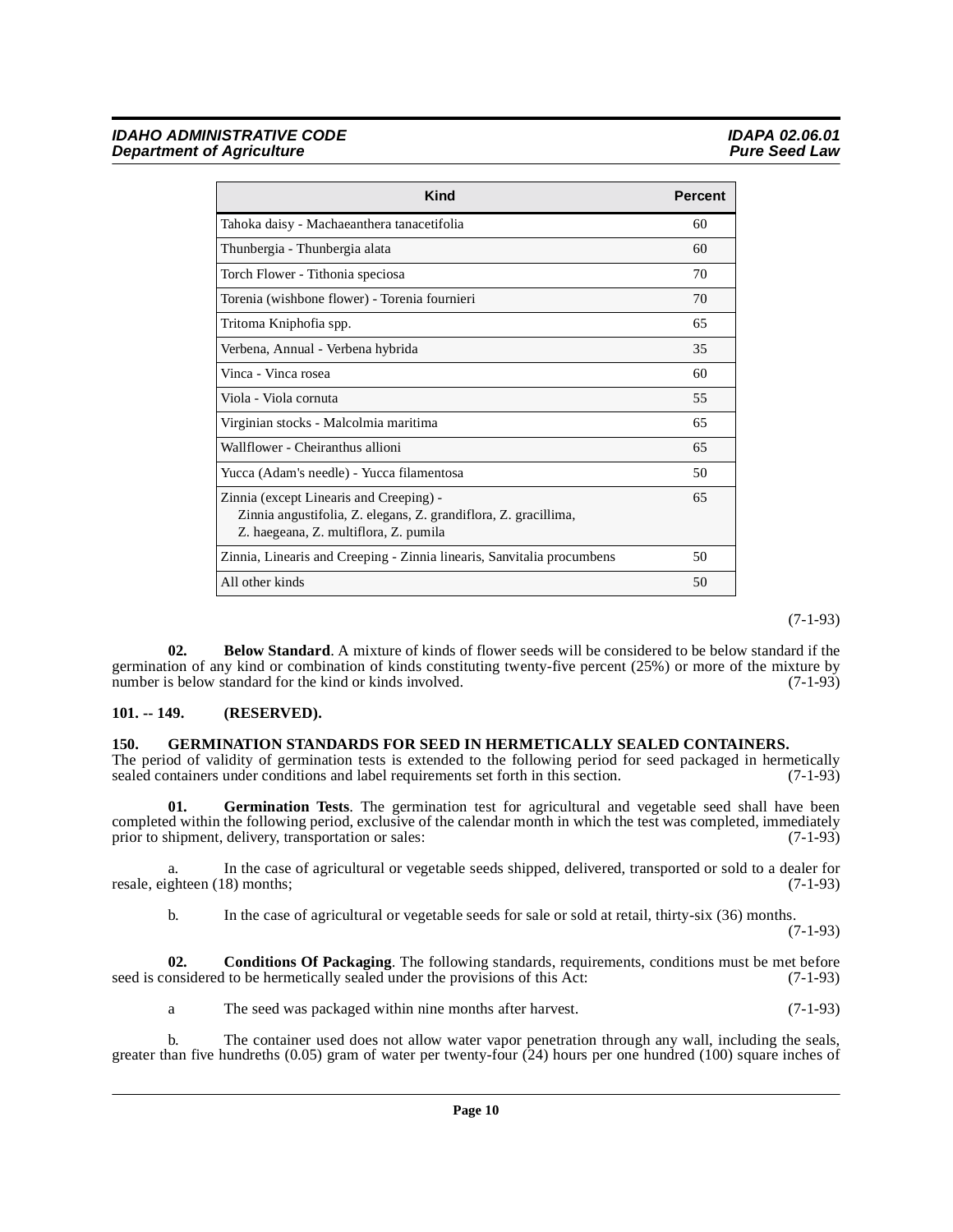| <b>IDAHO ADMINISTRATIVE CODE</b> | <b>IDAPA 02.06.01</b> |
|----------------------------------|-----------------------|
| <b>Department of Agriculture</b> | <b>Pure Seed Law</b>  |

surface at one hundred degrees F. (100F) with a relative humidity on one side of ninety percent (90%) and on the other of zero percent (0%). Water vapor penetration or WVP is measured by the standards of the U.S. Bureau of Standards as-gm. H2O/24 hr./100 sq. in./100 F/ 90% RHV. 0% RH. (7-1-93)

**03.** Moisture. The seed in the container does not exceed the percentage of moisture, on a wet weight listed below: (7-1-93) basis, as listed below:

<span id="page-10-1"></span><span id="page-10-0"></span>a. Table 1.

| <b>Agricultural Seeds</b>    | Percent |
|------------------------------|---------|
| Beet, field                  | 7.5     |
| Beet, sugar                  | 7.5     |
| Bluegrass, Kentucky          | 6.0     |
| Clover, crimson              | 8.0     |
| Fescue, red                  | 8.0     |
| Ryegrass, annual             | 8.0     |
| Ryegrass, perennial          | 8.0     |
| All other agricultural seeds | 6.0     |
| Mixtures of above            | 8.0     |

#### <span id="page-10-2"></span>b. Table 2.

| <b>Vegetable Seeds</b> | Percent |
|------------------------|---------|
| Bean, garden           | 7.0     |
| Bean, lima             | 7.0     |
| <b>Beet</b>            | 7.5     |
| <b>Broccoli</b>        | 5.0     |
| Brussels sprouts       | 5.0     |
| Cabbage                | 5.0     |
| Carrot                 | 7.0     |
| Cauliflower            | 5.0     |
| Celeriac               | 7.0     |
| Celery                 | 7.0     |
| Chard, Swiss           | 7.5     |
| Chinese cabbage        | 5.0     |
| Chives                 | 6.5     |
| Collards               | 5.0     |
| Corn, sweet            | 8.0     |

(7-1-93)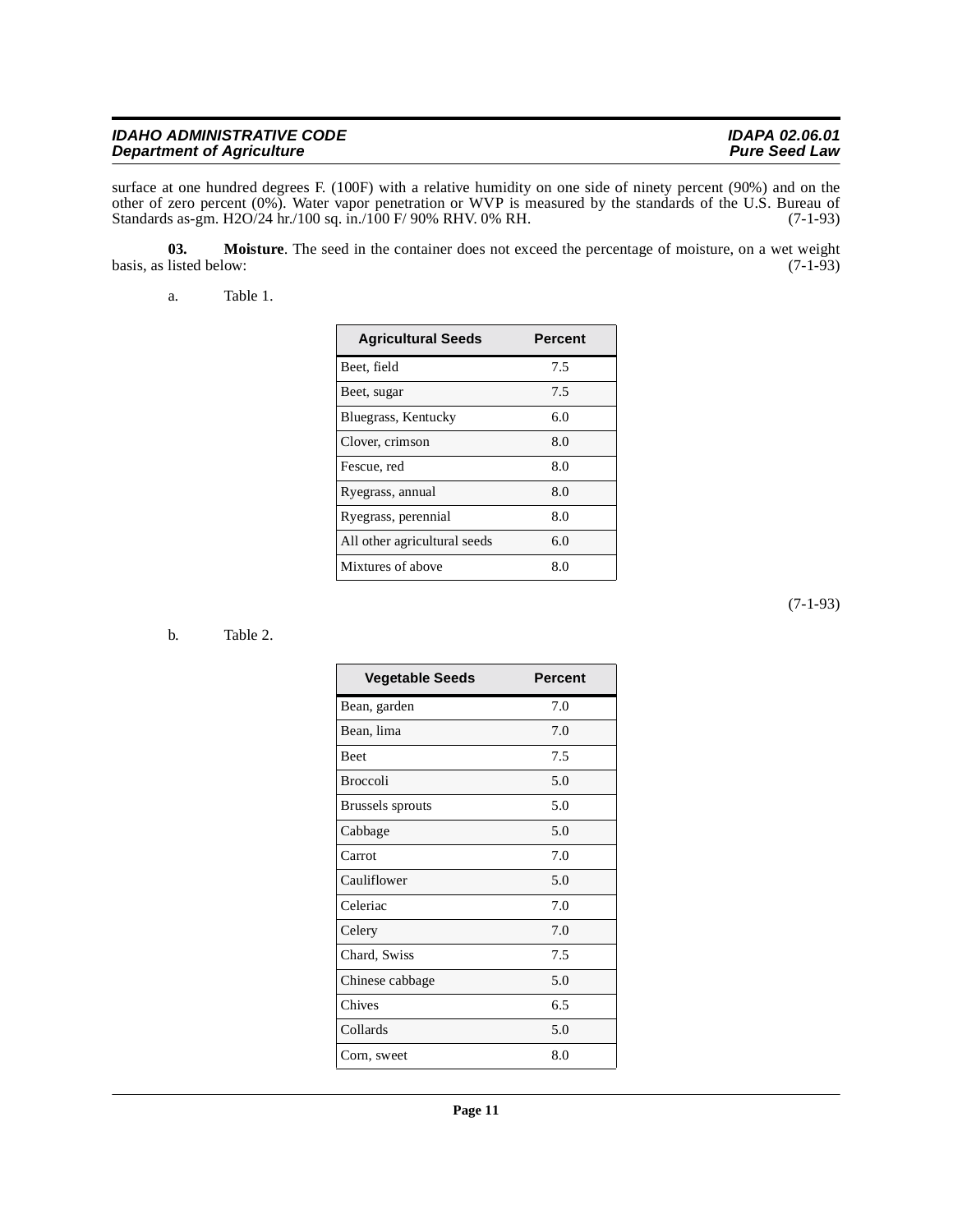#### **IDAHO ADMINISTRATIVE CODE**<br> **IDAHO ADMINISTRATIVE CODE**<br> **IDAPA 02.06.01**<br>
Pure Seed Law **Department of Agriculture**

| <b>Vegetable Seeds</b>    | <b>Percent</b> |
|---------------------------|----------------|
| Cucumber                  | 6.0            |
| Eggplant                  | 6.0            |
| Kale                      | 5.0            |
| Kohlrabi                  | 5.0            |
| Leek                      | 6.5            |
| Lettuce                   | 5.5            |
| Muskmelon                 | 6.0            |
| Mustard, India            | 5.0            |
| Onion                     | 6.5            |
| Onion, Welsh              | 6.5            |
| Parsley                   | 6.5            |
| Parsnip                   | 6.0            |
| Pea                       | 7.0            |
| Pepper                    | 4.5            |
| Pumpkin                   | 6.0            |
| Radish                    | 5.0            |
| Rutabaga                  | 5.0            |
| Spinach                   | 8.0            |
| Squash                    | 6.0            |
| Tomato                    | 5.5            |
| Turnip                    | 5.0            |
| Watermelon                | 6.5            |
| All other vegetable seeds | 6.0            |

(7-1-93)

<span id="page-11-3"></span>**04. Labeling**. The container is conspicuously labeled in not less than eight (8) point type to indicate that the container is hermetically sealed, that the seed has been preconditioned as to moisture content, and the calendar month and year in which the germination test was completed. (7-1-93)

<span id="page-11-2"></span>**05.** Germination. The percentage of germination of seed at the time of packaging was equal to or e standards specified elsewhere in these rules. (7-1-93) above the standards specified elsewhere in these rules.

<span id="page-11-0"></span>**151. -- 199. (RESERVED).**

#### <span id="page-11-1"></span>**200. NOXIOUS WEEDS.**

<span id="page-11-5"></span><span id="page-11-4"></span>**01. Prohibited Noxious Weed Seeds -- Table 1**.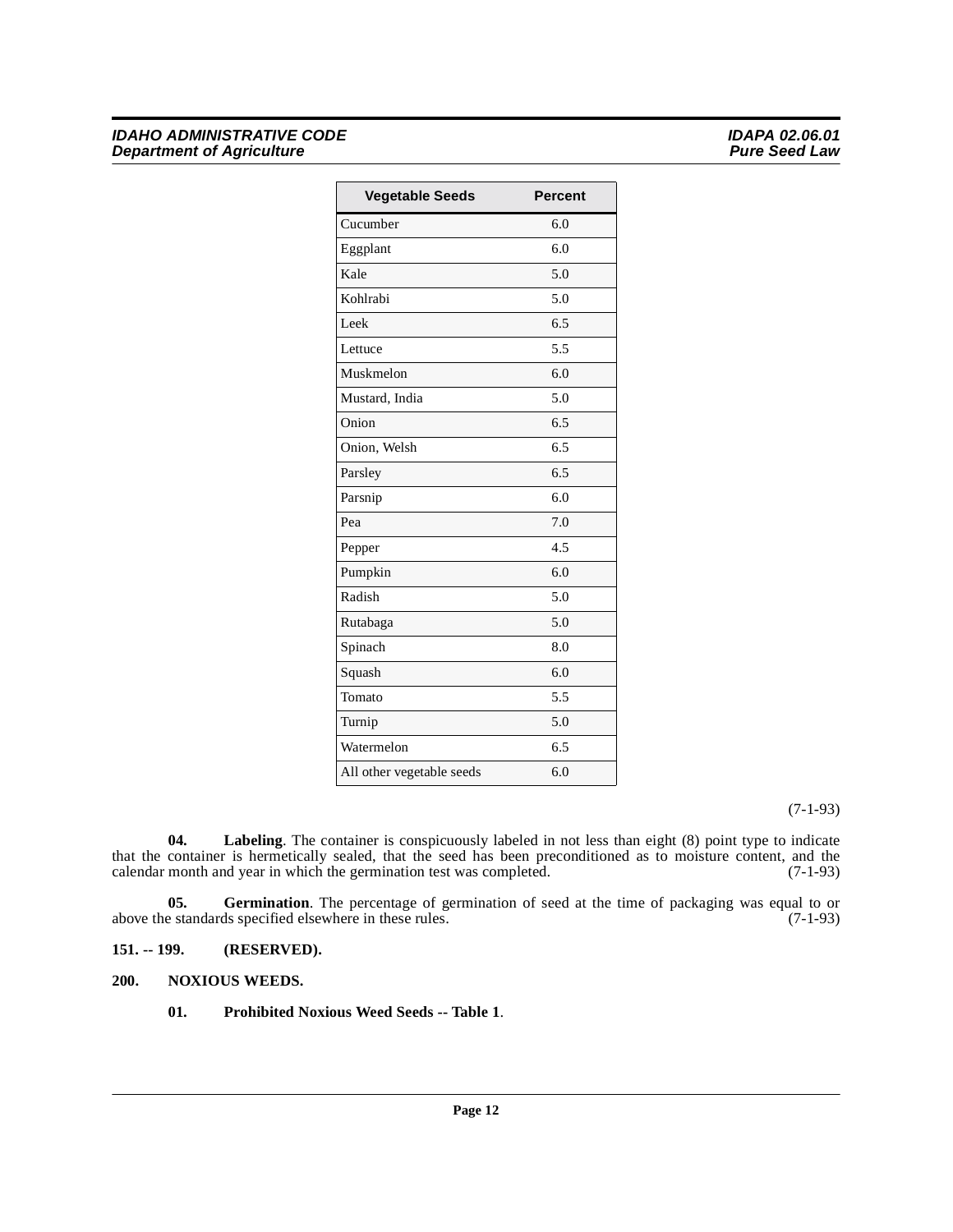| <b>Common Name</b>         | <b>Scientific Name</b>                             |
|----------------------------|----------------------------------------------------|
| 1. Beancaper, Syrian       | 1. Zygophyllum fabago L.                           |
| 2. Bindweed, Field         | 2. Convolvulvus arvensis L.                        |
| 3. Buffalobur              | 3. Solanum rostratum Dun.                          |
| 4. Bursage, Skeleton leaf  | 4. Ambrosia tomentosa Nutt.                        |
| 5. Camelthorn              | 5. Alhagi camelorum Fisch.                         |
| 6. Carrot, Wild            | 6. Daucus carota L.                                |
| 7. Cress, Hoary            | 7. Cardaria draba (L.) Desv.                       |
| 8. Crupina, Common         | 8. Crupina vulgaris Cass.                          |
| 9. Fieldcress, Austrian    | 9. Rorippa austriaca (Crantz) Bess.                |
| 10. Goatgrass              | 10. Aegilops cylindrica Host                       |
| 11. Groundcherry, Smooth   | 11. Physalis subglabrata Mackenz. & Bush           |
| 12. Henbane, Black         | 12. Hyoscyamus niger L.                            |
| 13. Johnsongrass           | 13. Sorghum halepense L.                           |
| 14. Knapweed, Diffuse      | 14. Centaurea diffusa Lam.                         |
| 15. Knapweed, Russian      | 15. Centaurea repens L.                            |
| 16. Knapweed, Spotted      | 16. Centaurea maculosa Lam.                        |
| 17. Lythrum, Purple        | 17. Lythrum salicaria L.                           |
| 18. Nightshade, Silverleaf | 18. Solanum elaeagnifolium Cav.                    |
| 19. Pepperweed, Perennial  | 19. Lepidium latifolium L.                         |
| 20. Poison-Hemlock         | 20. Conium maculatum L.                            |
| 21. Puncturevine           | 21. Tribulus terrestris L.                         |
| 22. Quackgrass             | 22. Elytrigia repens; Agropyron repens (L.) Beauv. |
| 23. Ragwort, Tansy         | 23. Senecio jacobaea L.                            |
| 24. Skeletonweed, Rush     | 24. Chondrilla juncea L.                           |
| 25. Sowthistle, Perennial  | 25. Sonchus arvensis L.                            |
| 26. Spurge, Leafy          | 26. Euphorbia esula L.                             |
| 27. St. Johnswort, Common  | 27. Hypericum perforatum L.                        |
| 28. Starthistle, Yellow    | 28. Centaurea solstitialis L.                      |
| 29. Swainsonpea            | 29. Sphaerophys salsula (Pall.) DC;                |
|                            | Swainsona salsula (Pallas) Taubert                 |
| 30. Thistle, Canada        | 30. Cirsium arvense (L.) Scop.                     |
| 31. Thistle, Musk          | 31. Carduus nutans L.                              |
| 32. Thistle, Scotch        | 32. Onopordum acanthium L.                         |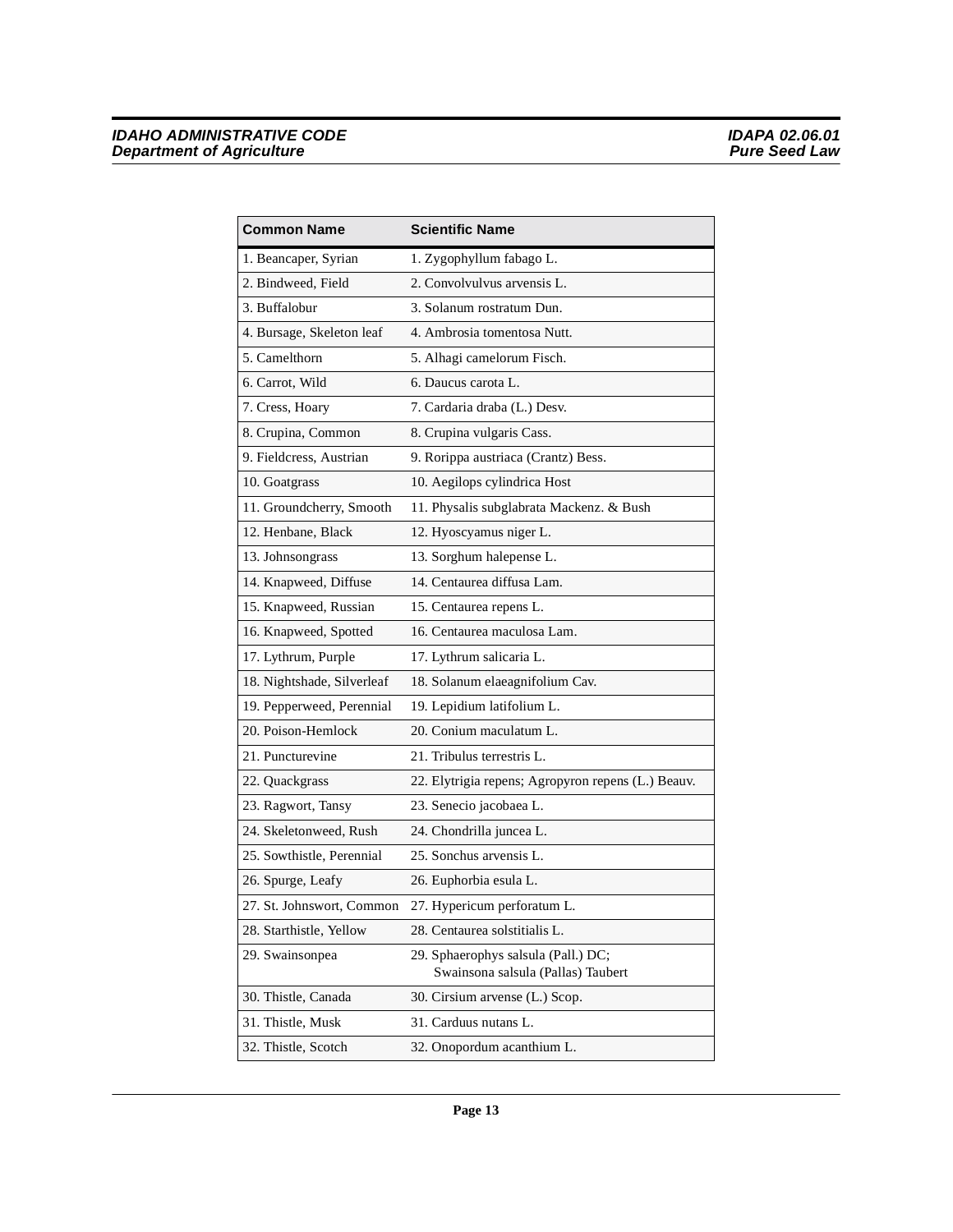#### IDAHO ADMINISTRATIVE CODE **IDAPA 02.06.01**<br>Department of Agriculture in the interval of the interval of the interval of the interval of the interval of th **Department of Agriculture**

| <b>Common Name</b>      | <b>Scientific Name</b>                                              |
|-------------------------|---------------------------------------------------------------------|
| 33. Toadflax, Dalmatian | 33. Linaria genistifolia spp. dalmatica (L.)<br>Maire & Petitmengin |
| 34. Toadflax, Yellow    | 34. Linaria vulgaris Mill.                                          |
| 35. Woad, Dyers         | 35. Isatis tinctoria L.                                             |

(7-1-93)

#### **02. Restricted Noxious Weed Seeds -- Table 2**.

<span id="page-13-0"></span>

| <b>Common Name</b>                | <b>Scientific Name</b>                                                  |
|-----------------------------------|-------------------------------------------------------------------------|
| 1. Dodder                         | 1. Cuscuta spp.                                                         |
| 2. Halogeton                      | 2. Halogeton glomeratus (Stephen ex Bieb.)<br>C.A. Mey                  |
| 3. Lettuce, Blue                  | 3. Lactuca pulchella (Pursch) DC.                                       |
| 4. Oats, Wild                     | 4. Avena fatua L.                                                       |
| 5. Plantain, Buckhorn             | 5. Plantago lanceolata L.                                               |
| 6. Ragweed, Western and Perennial | 6. Ambrosia psilostachya DC., (T. & G.) Farw.                           |
| 7. Rye, Medusahead                | 7. Taeniatherum caput-medusae (L.) Nevski;<br>Elymus caput-medusae (L.) |
| 8. Sumpweed, Poverty              | 8. Iva axillaris Pursh                                                  |

(7-1-93)

#### <span id="page-13-1"></span>**03. Restricted Noxious Weed Tolerances**. (7-1-93)

a. Seven (7) seeds in fifty (50) grams of Agrotis species, Poa species, Rhodes grass, Bermudagrass, timothy, celery, and other agricultural or vegetable seeds of similar size and weight, within this group. (7-1-93)

b. Seven (7) seeds in each fifty (50) grams of Dallisgrass, ryegrass, fescue species, foxtail millets, alfalfa, red clover, sweetclover, lespedeza, bromegrass, Brassica species, carrot, onion, and other agricultural or vegetable seeds of similar size and weight or mixtures within this group, or mixtures of this group with those in group A.  $(7-1-93)$ 

c. Seven (7) seeds in fifty (50) grams of alsike clover, white clover, and other agricultural or vegetable similar size and weight or mixtures within this group, with those in group A or group B. (7-1-93) seeds of similar size and weight or mixtures within this group, with those in group A or group B.

d. Eight (8) seeds in one hundred fifty (150) grams of Proso millet, Sudangrass, and seeds of similar size and weight, or mixtures of seed within this group. (7-1-93)

e. Forty-five (45) seeds in each pound for all wheatgrass species. (7-1-93)

f. Four (4) seeds in each five hundred (500) grams of wheat, oats, rye, barley, buckwheat, sorghums, vetches, field peas, and other seeds of a size and weight similar to or greater than those within this group, or any mixtures within this group. (7-1-93) mixtures within this group.

Containing more than one percent  $(1\%)$  by weight of weed seeds including restricted noxious weed seeds referred to in Section 22-414(15), Idaho Code, provided, that three percent (3%) of cheat, chess, or downy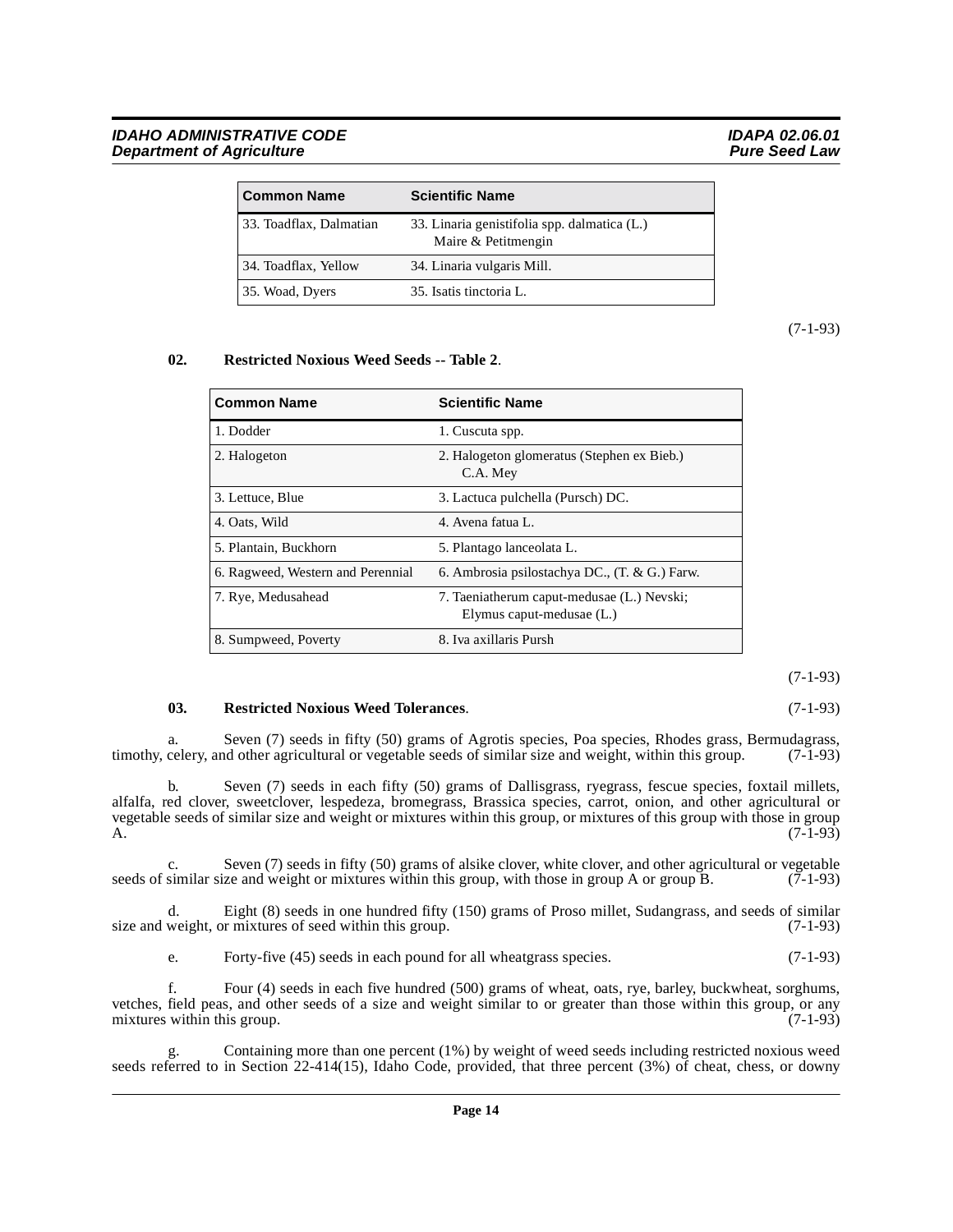<span id="page-14-13"></span><span id="page-14-11"></span><span id="page-14-9"></span><span id="page-14-1"></span><span id="page-14-0"></span>

|                  |     | <b>IDAHO ADMINISTRATIVE CODE</b><br><b>Department of Agriculture</b>                                                                                                | IDAPA 02.06.01<br><b>Pure Seed Law</b> |
|------------------|-----|---------------------------------------------------------------------------------------------------------------------------------------------------------------------|----------------------------------------|
|                  |     | brome shall be allowed in grass seed in which these weeds are found.                                                                                                | $(7-1-93)$                             |
| $201. - 249.$    |     | (RESERVED).                                                                                                                                                         |                                        |
| 250.<br>outlets: |     | LABEL REQUIREMENTS OF SEEDS FOR SPROUTING.<br>The following information shall be indicated on all labels of seeds sold for sprouting in health food stores or other | $(7-1-93)$                             |
|                  | 01. | Name. Commonly accepted name of kind.                                                                                                                               | $(7-1-93)$                             |
|                  | 02. | Lot. Lot number.                                                                                                                                                    | $(7-1-93)$                             |
| present.         | 03. | Percentage. Percentage by weight of the pure seed, crop seeds, inert matter, and weed seeds if                                                                      | $(12-20-00)T$                          |
|                  | 04. | Germination Percentage. Percentage of germination.                                                                                                                  | $(7-1-93)$                             |
|                  | 05. | <b>Date</b> . The calendar month and year the test was completed to determine such percentage. (7-1-93)                                                             |                                        |
| 251. -- 299.     |     | (RESERVED).                                                                                                                                                         |                                        |
| 300.<br>TZ%".    |     | VIABILITY BY TZ%.<br>A TZ (tetrazolium) test may be used in lieu of germination for the following species. The label shall read "viability by                       | $(7-1-93)$                             |
|                  | 01. | Bitterbrush.                                                                                                                                                        | $(7-1-93)$                             |
|                  | 02. | Saltbush.                                                                                                                                                           | $(7-1-93)$                             |
|                  | 03. | Sagebrush.                                                                                                                                                          | $(7-1-93)$                             |
|                  | 04. | <b>Indian Ricegrass.</b>                                                                                                                                            | $(7-1-93)$                             |
|                  | 05. | Winterfat.                                                                                                                                                          | $(7-1-93)$                             |

#### <span id="page-14-19"></span><span id="page-14-18"></span><span id="page-14-15"></span><span id="page-14-14"></span><span id="page-14-10"></span><span id="page-14-8"></span><span id="page-14-4"></span><span id="page-14-3"></span><span id="page-14-2"></span>**301. -- 399. (RESERVED).**

#### <span id="page-14-12"></span><span id="page-14-5"></span>**400. METHODS OF TESTING.**

All methods used in testing and analyzing seed subject to this Act and the tolerances used in the enforcement of this Act shall conform as nearly as practicable to the current "Rules for Testing Seed adopted by the Association of Official Seed Analysts". (AOSA) file at the Idaho Department of Agriculture, State Seed Lab located at 2240 Kellogg Lane, Boise, Idaho 83712 and through the Department of Administration, Office of Administrative Rules, located at 650 West State Street, Room 100, Boise, Idaho 83720. (7-1-93)

#### <span id="page-14-6"></span>**401. -- 499. (RESERVED).**

#### <span id="page-14-7"></span>**500. SERVICE TESTING FEES.**

#### <span id="page-14-16"></span>**01. Table 1. Purity, Germination And Tetrazolium Fees**.

<span id="page-14-17"></span>

| <b>Purity, Germination and Tetrazolium Fees</b> |                    |                          |                               |
|-------------------------------------------------|--------------------|--------------------------|-------------------------------|
| Kind of Seeds:                                  | Purity*<br>\$/Unit | Germination**<br>\$/Unit | <b>Tetrazolium</b><br>\$/Unit |
| Alfalfa                                         | 14.50              | 12.75                    | 22.00                         |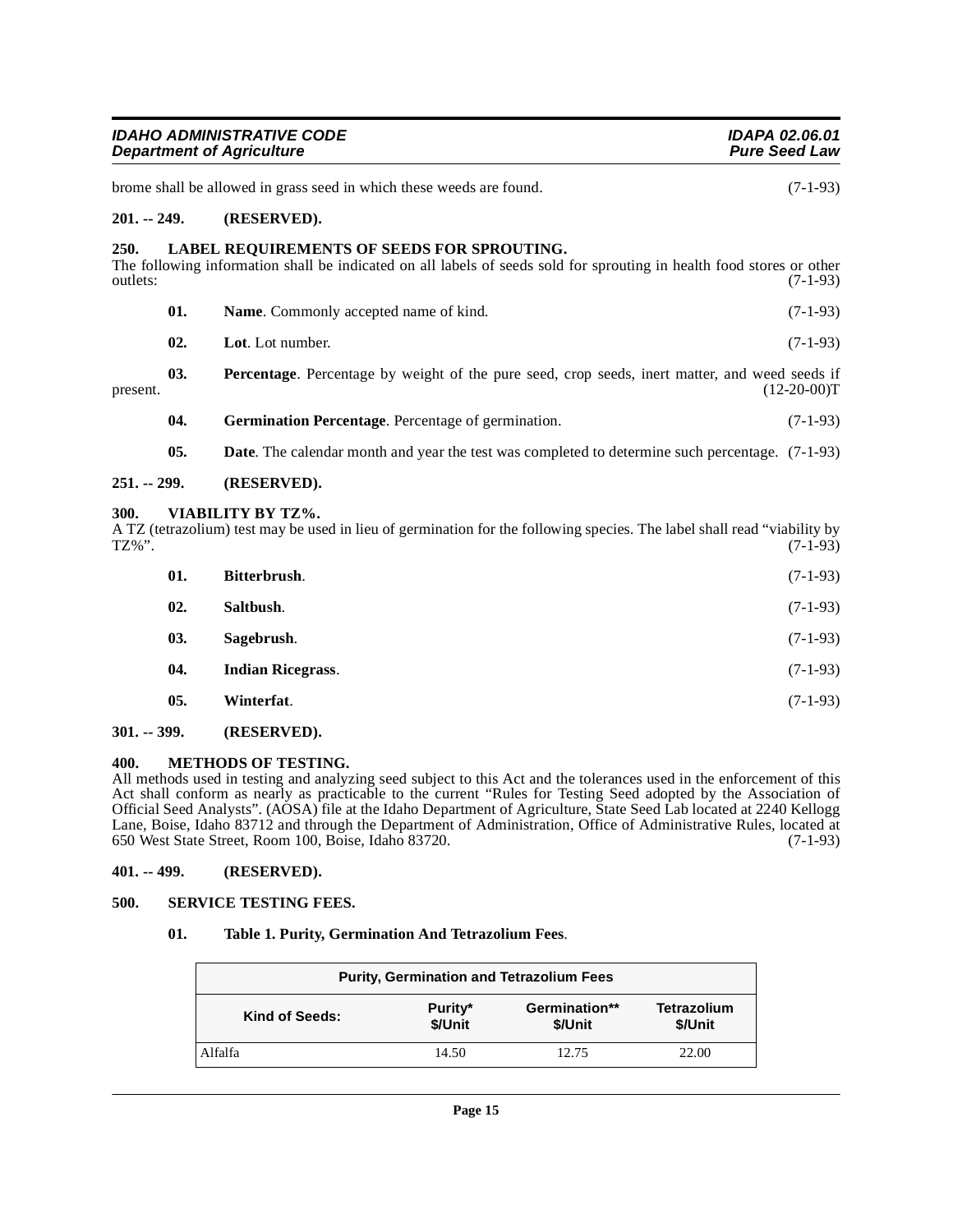| <b>Purity, Germination and Tetrazolium Fees</b>       |                    |                          |                               |
|-------------------------------------------------------|--------------------|--------------------------|-------------------------------|
| Kind of Seeds:                                        | Purity*<br>\$/Unit | Germination**<br>\$/Unit | <b>Tetrazolium</b><br>\$/Unit |
| Alkali grass                                          | 17.50              | 11.00                    | 22.00                         |
| Asparagus                                             | 14.50              | 12.75                    | 22.00                         |
| Beans:<br>Field and Garden<br>Lima                    | 12.00<br>11.50     | 12.75<br>17.00           | 20.00<br>20.00                |
| Beardgrass (Bluestem)                                 | 35.00              | 20.00                    | 25.00                         |
| <b>Beets</b>                                          | 18.00              | 20.00                    | 27.00                         |
| Bentgrass and Red top                                 | 32.00              | 15.00                    | 24.00                         |
| Bermuda grass                                         | 21.00              | 14.00                    | 22.00                         |
| <b>Blue Gama</b>                                      | 26.00              | 17.00                    | 22.00                         |
| <b>Bluegrass</b>                                      | 22.50              | 15.00                    | 22.00                         |
| Brassica (Except Radish)                              | 33.00              | 15.00                    | 24.00                         |
| <b>Brittlebrush</b>                                   | 70.00              | 18.00                    | 22.00                         |
| <b>Bromegrass</b>                                     | 23.50              | 12.75                    | 22.00                         |
| Canary grass                                          | 17.50              | 11.75                    | 22.00                         |
| Cane Bluestem                                         | 35.00              | 20.00                    | 25.00                         |
| Canola/Rapeseed                                       | 33.00              | 15.00                    | 24.00                         |
| Cantaloupe                                            | 14.00              | 12.00                    | 22.00                         |
| Carrot                                                | 14.50              | 13.00                    | 22.00                         |
| Celery                                                | 16.50              | 12.75                    | 22.00                         |
| Cereals (Except Oats)                                 | 18.00              | 12.50                    | 22.00                         |
| Clovers:<br><b>Red Clover</b><br><b>Other Clovers</b> | 15.50<br>15.00     | 12.75<br>13.00           | 22.00<br>22.00                |
| Corn                                                  | 14.50              | 12.50                    | 18.00                         |
| Creosotebush                                          | 70.00              | 18.00                    | 25.00                         |
| Cucumbers                                             | 14.00              | 12.00                    | 22.00                         |
| Eggplant                                              | 14.00              | 12.00                    | 22.00                         |
| Endive                                                | 14.00              | 12.50                    | 22.00                         |
| Fescue                                                | 22.00              | 12.75                    | 22.00                         |
| Flax                                                  | 21.00              | 14.00                    | 22.00                         |
| Flowers                                               | 16.00              | 16.00                    | 25.00                         |
| <b>Green Needlegrass</b>                              | 18.00              | 16.00                    | 22.00                         |
| <b>Indian Ricegrass</b>                               | 17.50              | 16.00                    | 22.00                         |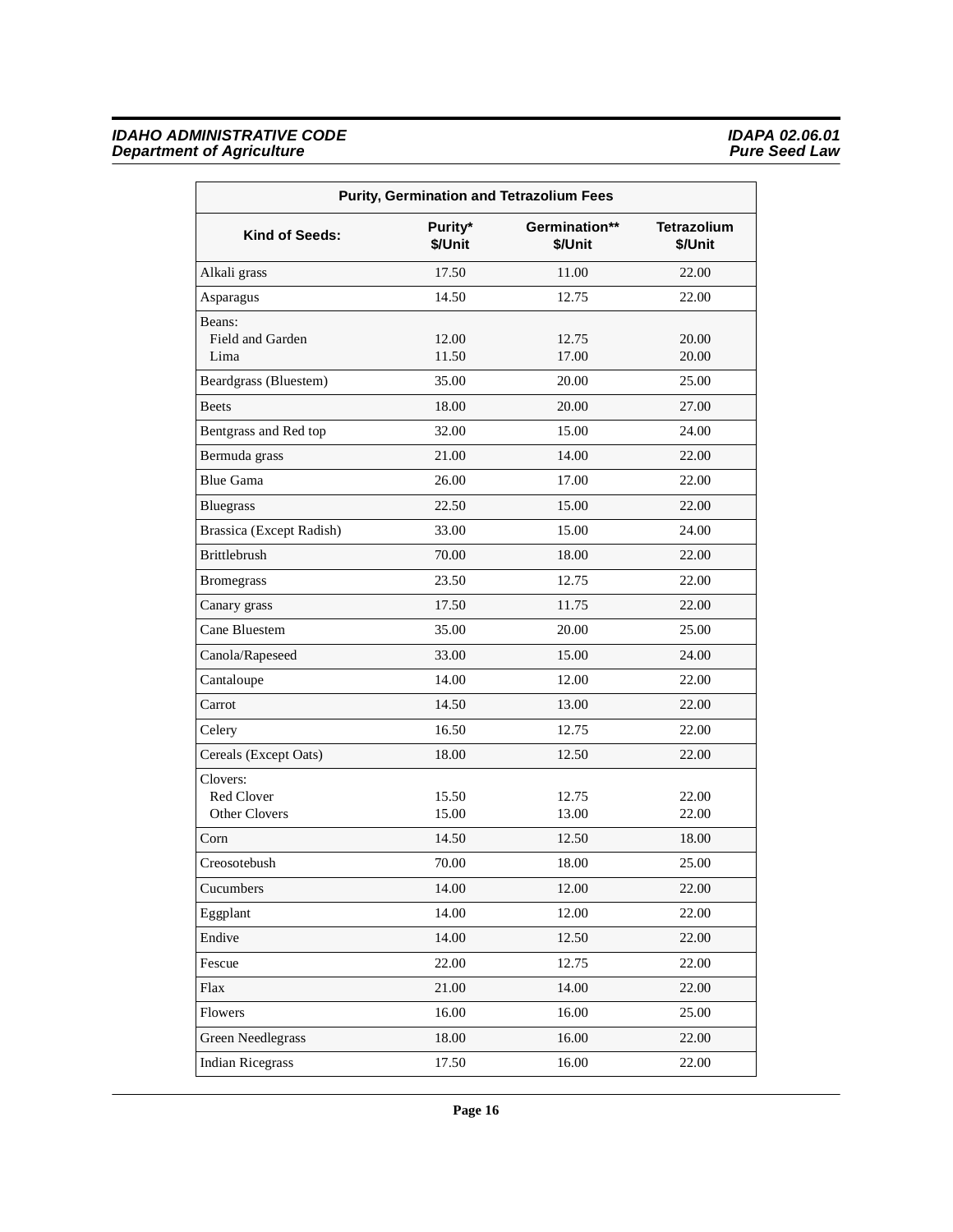| <b>Purity, Germination and Tetrazolium Fees</b> |                    |                          |                               |
|-------------------------------------------------|--------------------|--------------------------|-------------------------------|
| Kind of Seeds:                                  | Purity*<br>\$/Unit | Germination**<br>\$/Unit | <b>Tetrazolium</b><br>\$/Unit |
| Kochia                                          | 22.50              | 12.75                    | 22.00                         |
| Leek                                            | 17.00              | 15.00                    | 22.00                         |
| Lentil                                          | 14.00              | 12.75                    | 22.00                         |
| Lettuce                                         | 14.50              | 12.50                    | 22.00                         |
| Little/Small Burnet                             | 15.00              | 14.00                    | 22.00                         |
| <b>Meadow Foxtail</b>                           | 26.00              | 13.50                    | 22.00                         |
| New Zealand Spinach                             | 14.00              | 21.00                    | 27.00                         |
| Oats                                            | 19.50              | 12.50                    | 22.00                         |
| Oatgrass                                        | 17.50              | 11.00                    | 25.00                         |
| Okra                                            | 26.00              | 14.00                    | 22.00                         |
| Onion                                           | 14.50              | 12.75                    | 22.00                         |
| Orchardgrass                                    | 25.50              | 14.00                    | 22.00                         |
| Parsley                                         | 14.50              | 12.50                    | 22.00                         |
| Parsnip                                         | 14.50              | 12.50                    | 22.00                         |
| Peas:<br>Field and Garden                       | 14.00              | 13.00                    | 20.00                         |
| Chickpeas                                       | 12.00              | 16.50                    | 20.00                         |
| Pepper                                          | 14.50              | 13.00                    | 22.00                         |
| Pumpkin                                         | 14.00              | 12.50                    | 22.00                         |
| Radish                                          | 14.50              | 12.75                    | 22.00                         |
| Rubber Rabbitbush                               | 70.00              | 20.00                    | 22.00                         |
| Ryegrass                                        | 22.00              | 12.00<br>24.00***        | 22.00                         |
| Sagebrush                                       | 70.00              | 15.50                    | 25.00                         |
| Sainfoin                                        | 14.50              | 13.00                    | 22.00                         |
| Saltbush                                        | 50.00              | 14.50                    | 25.00                         |
| Senna                                           | 50.00              | 18.00                    | 25.00                         |
| Sedges                                          | 30.00              | 20.00                    | 25.00                         |
| Squash                                          | 14.00              | 12.50                    | 22.00                         |
| Sudangrass/Sorghum                              | 17.00              | 14.00                    | 22.00                         |
| Sunflower                                       | 21.50              | 12.50                    | 22.00                         |
| Swiss Chard                                     | 18.00              | 20.00                    | 27.00                         |
| Timothy                                         | 17.00              | 12.00                    | 22.00                         |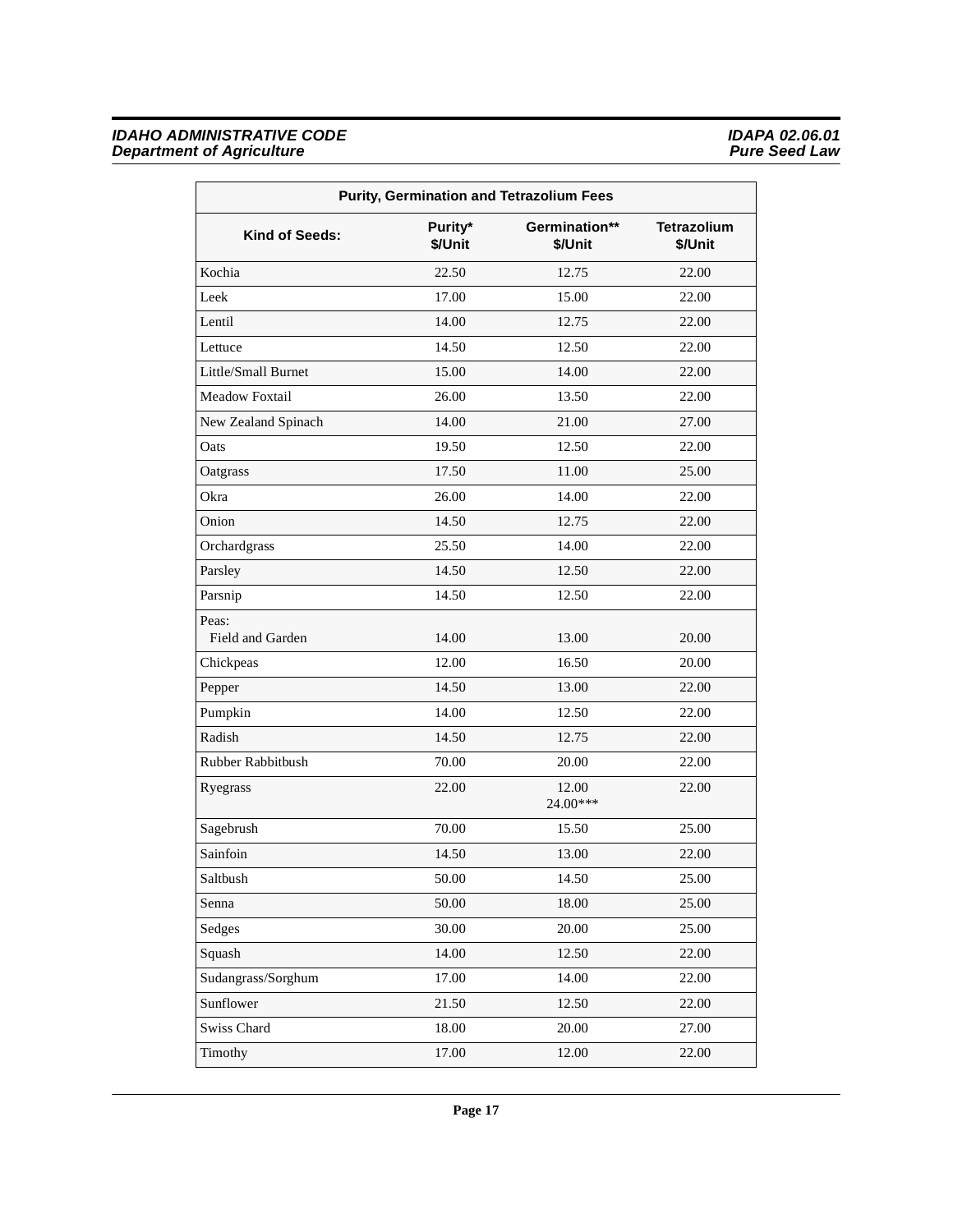| <b>Purity, Germination and Tetrazolium Fees</b> |                    |                          |                               |
|-------------------------------------------------|--------------------|--------------------------|-------------------------------|
| Kind of Seeds:                                  | Purity*<br>\$/Unit | Germination**<br>\$/Unit | <b>Tetrazolium</b><br>\$/Unit |
| Tomato                                          | 14.50              | 12.00                    | 22.00                         |
| Trees/Shrubs                                    | 14.50              | 15.50                    | 25.00                         |
| Trefoil                                         | 15.00              | 13.00                    | 22.00                         |
| Vetches                                         | 15.00              | 12.75                    | 22.00                         |
| Watermelon                                      | 14.00              | 12.50                    | 22.00                         |
| Wheatgrasses                                    | 34.00              | 15.00                    | 22.00                         |
| Wild rye                                        | 21.00              | 12.00                    | 22.00                         |
| Winterfat                                       | $35.00/H$ our      | 17.50                    | 22.00                         |

\* All samples submitted for purity should contain a minimum of three thousand (3,000) seeds.

\*\* All samples submitted for germination should contain a minimum of eight hundred (800) seeds.

\*\*\* With Fluorescence (12/20/00)T

#### **02. Table 2. Special Testing Fees**.

<span id="page-17-0"></span>

| <b>Table 2. Special Testing Fees</b> |                                   |  |
|--------------------------------------|-----------------------------------|--|
| <b>Test Procedures:</b>              | Fees<br>\$/Unit                   |  |
| <b>All States Noxious</b>            | 10.50                             |  |
| Canada:                              |                                   |  |
| Purity                               | 11.50 Added to purity fee         |  |
| Germination                          | 2.00 Added to germination fee     |  |
| Cold Test                            | 21.00                             |  |
| Crop Check Only                      | 22.00                             |  |
| Crop & Weed Check                    | 22.00                             |  |
| <b>Cut Test</b>                      | 20.00                             |  |
| Dodder Check                         | 12.00                             |  |
| Dormancy Percentage                  | Dormant % found x germination fee |  |
| E.C. Norms                           | 18.00                             |  |
| Ergot/Sclerotinia Check              | 11.00                             |  |
| Foreign Material                     | 10.50                             |  |
| Fungus/Smut                          | 16.00                             |  |
| Grading (beans)                      | 16.00                             |  |
| Hay Pellet Germination               | 16.00                             |  |
| Identification                       | 3.00                              |  |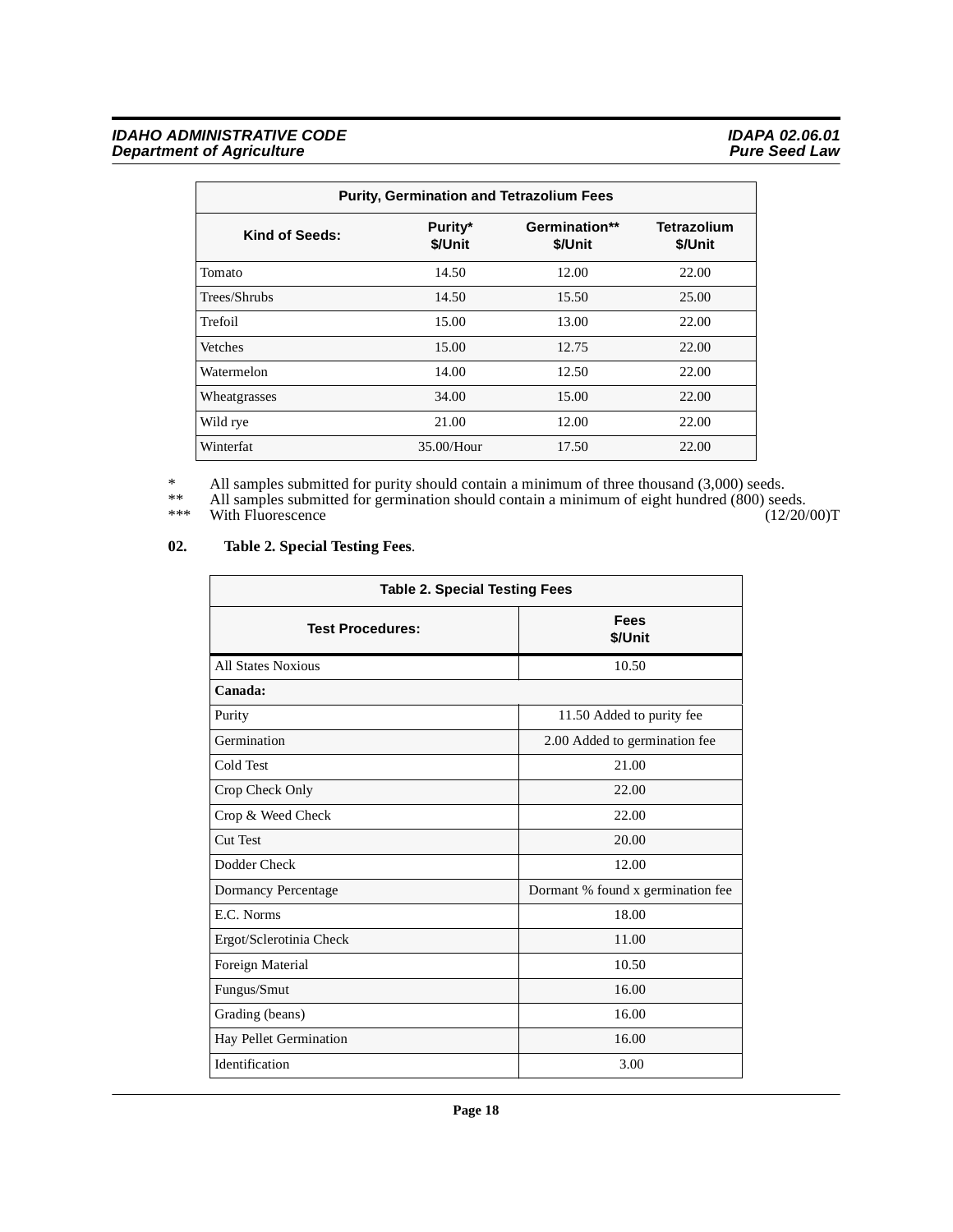| <b>Table 2. Special Testing Fees</b>                       |                                                                                                    |  |
|------------------------------------------------------------|----------------------------------------------------------------------------------------------------|--|
| <b>Test Procedures:</b>                                    | <b>Fees</b><br>\$/Unit                                                                             |  |
| Inert Check Only                                           | 10.50                                                                                              |  |
| <b>Inventory Germinations</b><br>(For Carryover Seed Only) | 20% Discount of listed germination<br>fee; Available only for the months of<br>March through July. |  |
| <b>ISTA:</b>                                               |                                                                                                    |  |
| Purity                                                     | 11.50 Added to purity fee                                                                          |  |
| Germination                                                | 2.00 Added to germination fee                                                                      |  |
| <b>Mixtures:</b>                                           |                                                                                                    |  |
| Purity                                                     | 11.00 Added per kind exceeding 5%                                                                  |  |
| Germination                                                | 11.00 Added per kind exceeding 5%                                                                  |  |
| Tetrazolium                                                | 16.00 Added per kind exceeding 5%                                                                  |  |
| <b>Moisture Test</b>                                       | 12.50                                                                                              |  |
| 1,000 Seed Count                                           | 11.00                                                                                              |  |
| Pest & Disease Check                                       | 11.00                                                                                              |  |
| Quarantine (Poa annua & Poa trivialis)                     | 26.50                                                                                              |  |
| <b>Sod Quality:</b>                                        |                                                                                                    |  |
| <b>Bentgrass</b>                                           | 60.00                                                                                              |  |
| Bermudagrass                                               | 58.00                                                                                              |  |
| <b>Bluegrass</b>                                           | 58.00                                                                                              |  |
| Fescue                                                     | 41.00                                                                                              |  |
| Ryegrass                                                   | 33.00                                                                                              |  |
| Sodium Hydroxide                                           | 10.00                                                                                              |  |
| Soil Check                                                 | 12.00                                                                                              |  |
| Soil Germination                                           | 21.00                                                                                              |  |
| Sprout Check                                               | 10.50                                                                                              |  |
| Undesirable Grass Species                                  | 23.00                                                                                              |  |
| Weed Check Only                                            | 22.00                                                                                              |  |

 $(12-20-00)T$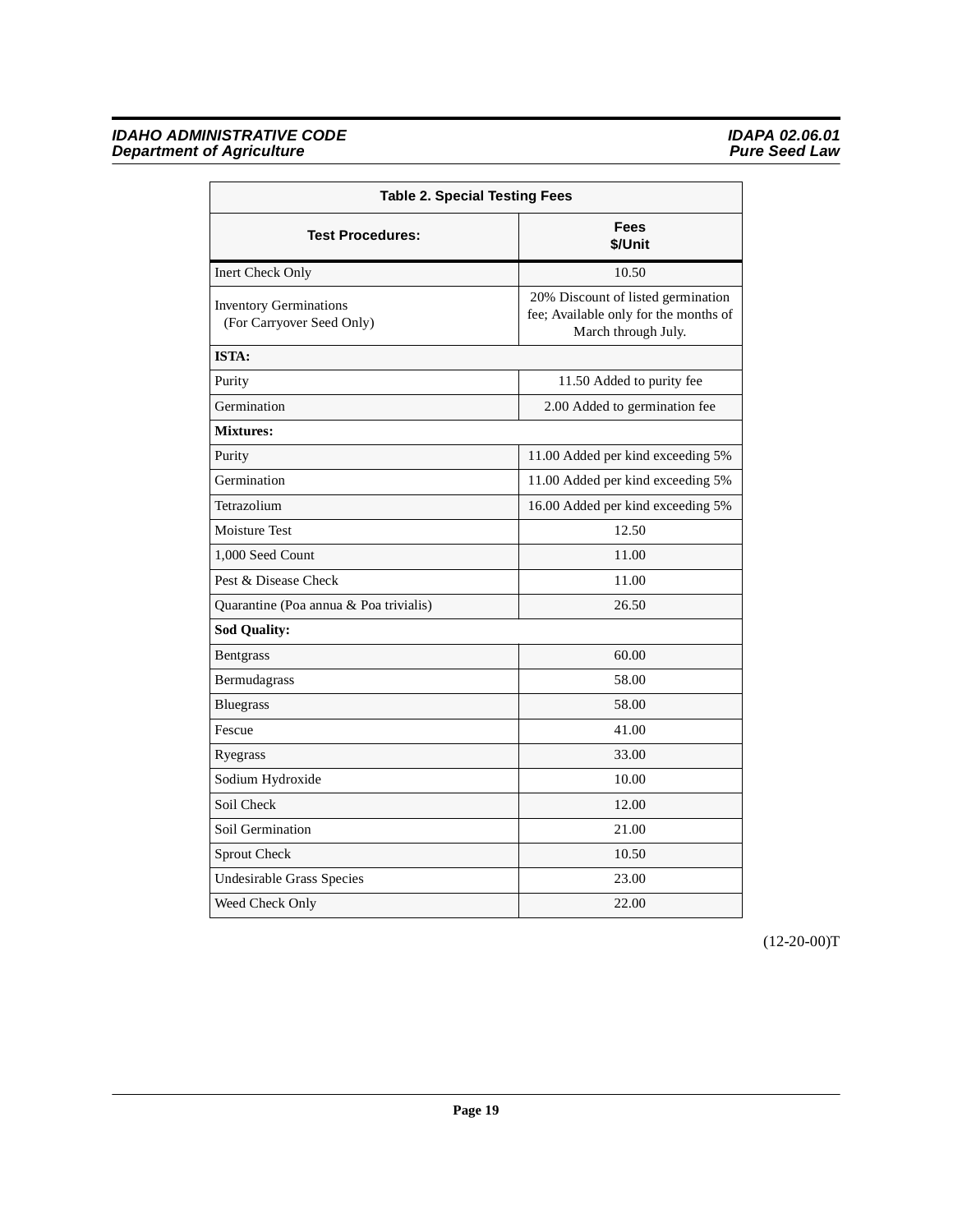#### **03. Table 3. Miscellaneous Fees**.

<span id="page-19-9"></span>

| Table 3. Miscellaneous Fees |                                                                         |  |
|-----------------------------|-------------------------------------------------------------------------|--|
| <b>Type of Service:</b>     | <b>Fees</b><br>\$/Unit                                                  |  |
| FAX                         | \$2.50 per sheet                                                        |  |
| Hourly Charge for Analysis  | \$35.00                                                                 |  |
| <b>Preparation Time</b>     | \$35.00/Hour: When necessary on germination<br>and tetrazolium samples. |  |
| <b>Reports:</b>             |                                                                         |  |
| Copies                      | \$1.00                                                                  |  |
| Merge Records               | \$3.50                                                                  |  |
| Retyped                     | \$4.00                                                                  |  |
| Revised                     | \$6.00                                                                  |  |
| <b>Rush Service</b>         | \$18.00                                                                 |  |

 $(12-20-00)T$ 

#### <span id="page-19-0"></span>**501. – 599. (RESERVED).**

#### <span id="page-19-7"></span><span id="page-19-1"></span>**600. SEED DEALER'S LICENSE FEES.**

Seed dealers shall obtain a seed dealer's license for each location in Idaho before they can sell, offer for sale, expose for sale or deliver agricultural seeds in packages of eight (8) ounces or more or bulk under contract within the state of Idaho. Seed dealers shall pay only for the service or services they render according to the following fee schedule:

(3-18-99)

<span id="page-19-4"></span>**01. Condition Or Clean Seeds**. License to condition or clean agricultural seeds in Idaho - fifty dollars (3-18-99) (\$50). (3-18-99)

<span id="page-19-6"></span>**02.** Label Container Or Bulk Seeds. License to label container or bulk agricultural seeds for sale in ifty dollars (\$50). (3-18-99) Idaho - fifty dollars (\$50).

<span id="page-19-8"></span>**03. Sell, Offer Or Expose For Sale, Or Deliver Seeds**. License to sell, offer for sale, expose for sale, or deliver agricultural seeds in packages of eight (8) ounces or more or in bulk under a contract in Idaho - fifty dollars (\$50). (3-18-99)

**04.** Exemptions. Any person selling seed who has total annual gross seed sales not exceeding five dollars (\$500) is exempt from Section 600. (12-20-00)<sup>T</sup> hundred dollars  $(\$500)$  is exempt from Section 600.

#### <span id="page-19-5"></span><span id="page-19-2"></span>**601. FINDINGS.**

The adoption of IDAPA 02.06.01, "Rules Governing the Pure Seed Law," Section 600, will comply with the deadline established by HB 739 to provide that service and license fees be established by rule. It is necessary to make the fee structure effective concurrently with the amendments to the law in order to provide consistent operating funds for the state seed laboratory pursuant to Section 22-418(4), Idaho Code. (3-18-99)

<span id="page-19-3"></span>**602. – 999. (RESERVED).**